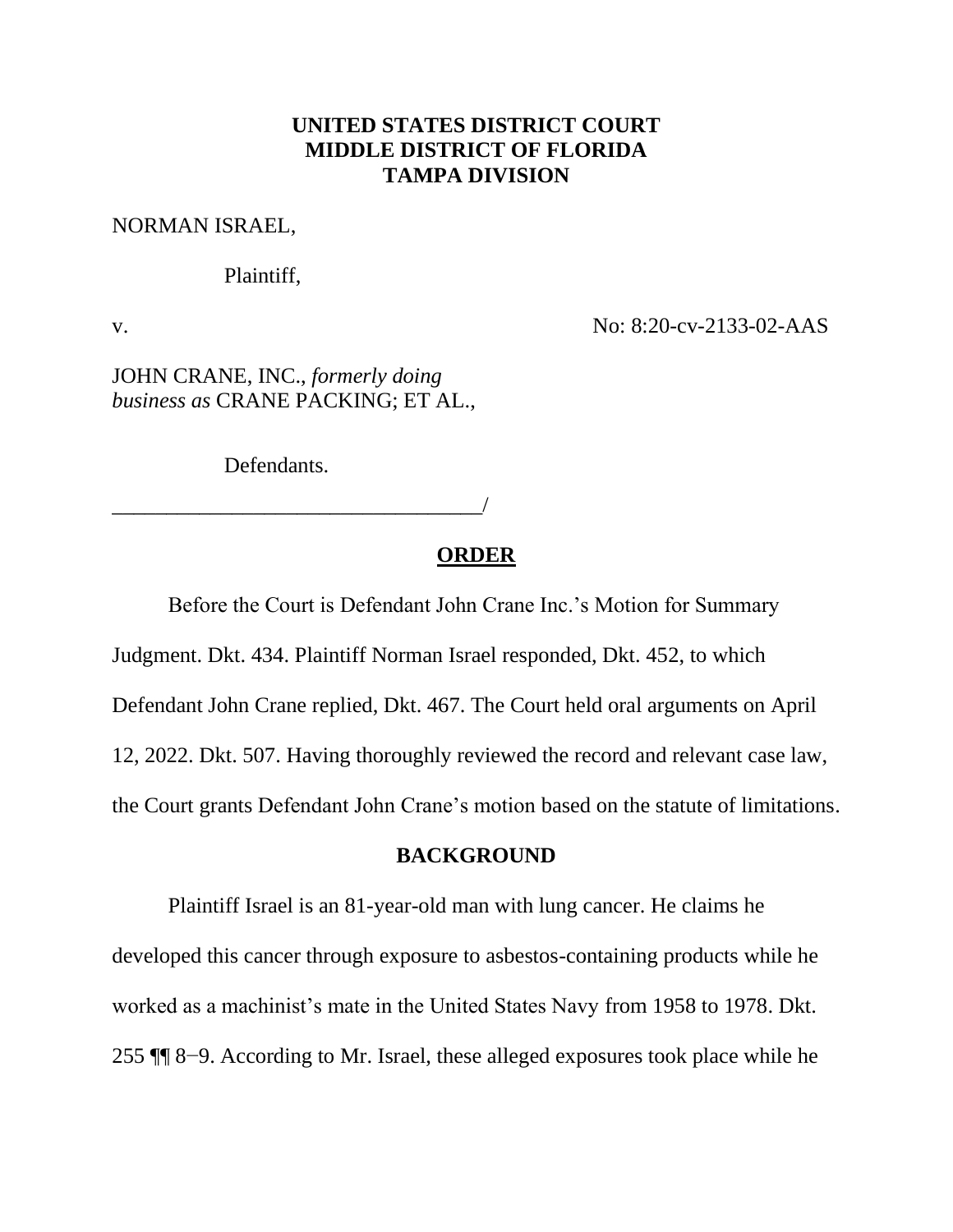was aboard ships that were docked in domestic Naval shipyards, tied alongside tenders at such shipyards, docked in foreign ports, or at sea. Dkt. 433 at 3.

In 1998, Mr. Israel filed a lawsuit in the U.S. District Court for the Northern District of Ohio (the "1998 Complaint"). *Id.* at 4; Dkt. 433-2. Mr. Israel claimed he was exposed to asbestos while working as a merchant mariner after he left the Navy. Dkt. 433-2. The 1998 Complaint labeled asbestos as a "perilous carcinogen toxin" and alleged Mr. Israel breathed "carcinogenic asbestos dust." *Id.* at 3. Mr. Israel alleged this asbestos exposure caused him to suffer "cancerphobia." *Id.* at 4. He further stated: "Plaintiff suffers harm in the form of necessity to be monitored for other asbestotic diseases including lung cancer." *Id.* During his deposition in the instant case, Mr. Israel claims he does not remember the 1998 Complaint. Dkt. 452-1 at 4; Dkt. 452-4 at 1070–71. Mr. Israel says he spoke to his attorney on the 1998 case only through mail or the occasional phone call. Dkt. 452-1 at 4; Dkt. 452-4 at 1070−71.

Mr. Israel sought preventative monitoring for asbestos-related diseases in 2013.<sup>1</sup> Dkt. 433-4; Dkt. 433-5. A pulmonologist conducted pulmonary function tests on Mr. Israel and performed CT scans on his chest. Dkt. 433-4. These scans revealed abnormal chest imaging. *Id.* On September 22, 2013, the pulmonologist

<sup>&</sup>lt;sup>1</sup> Mr. Israel argues he underwent screening "exclusively for mesothelioma," not lung cancer, in 2013. Dkt. 452-1 at 8. The record evidence shows otherwise. A CT scan performed on Mr. Israel in 2013 showed the possibility of lung cancer. Dkt. 467-1 at 4.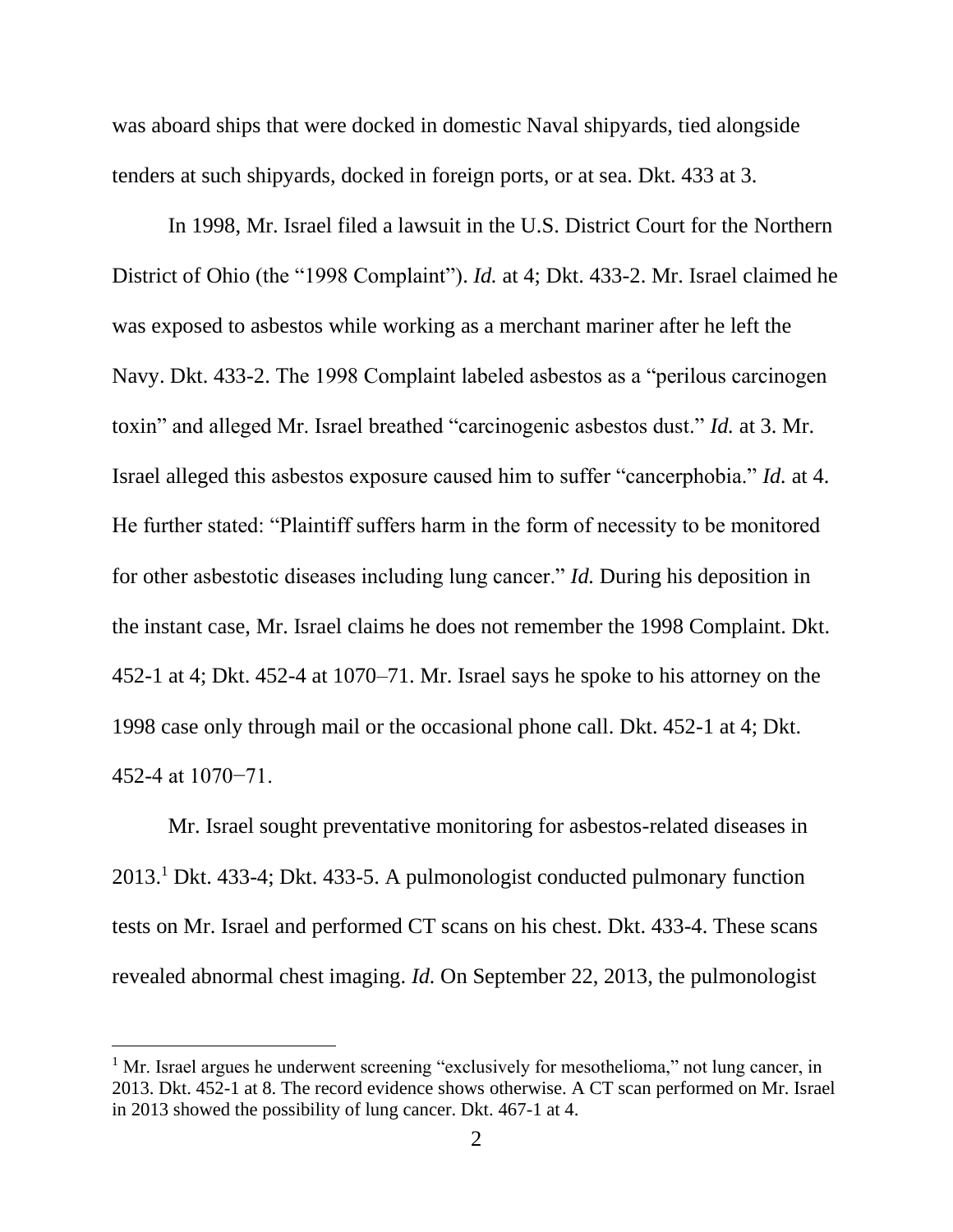stated the following about his consultation with Mr. Israel: "[Mr. Israel] requested further evaluation for possible asbestos related lung problems . . . He thinks he may have had significant exposure to asbestos and worries about his potential for asbestos related disease." *Id.* 

Mr. Israel discussed the results of his CT scan with the pulmonologist on June 26, 2014. Dkt. 467-1 at 4. This consultation was memorialized in notes taken by the pulmonologist. *Id.* He wrote that Mr. Israel may have "possible bronchoalveolar cell carcinoma." *Id.* Because this lesion would be difficult to biopsy, the pulmonologist recommended Mr. Israel return for a follow-up CT scan in three months. *Id.* The pulmonologist also wrote: "We discussed that if he ultimately proves to have lung cancer it might be asbestos related." *Id.* The pulmonologist then stated that the "[s]tudy results were review [sic] with the patient as summarized" and "[t]hese issues were discussed with the patient." *Id.* 

Mr. Israel was diagnosed with lung cancer on December 21, 2016. Dkt. 452- 1 at 3. He claims the doctor did not discuss any potential causes of his cancer at the time of diagnosis. *Id.* 

Mr. Israel later hired an expert to review his medical history and diagnose the cause of his lung cancer. Dkt. 452-5. In a letter dated September 8, 2017, the expert stated: "Norman L. Israel suffers from interstitial and pleural disease and

3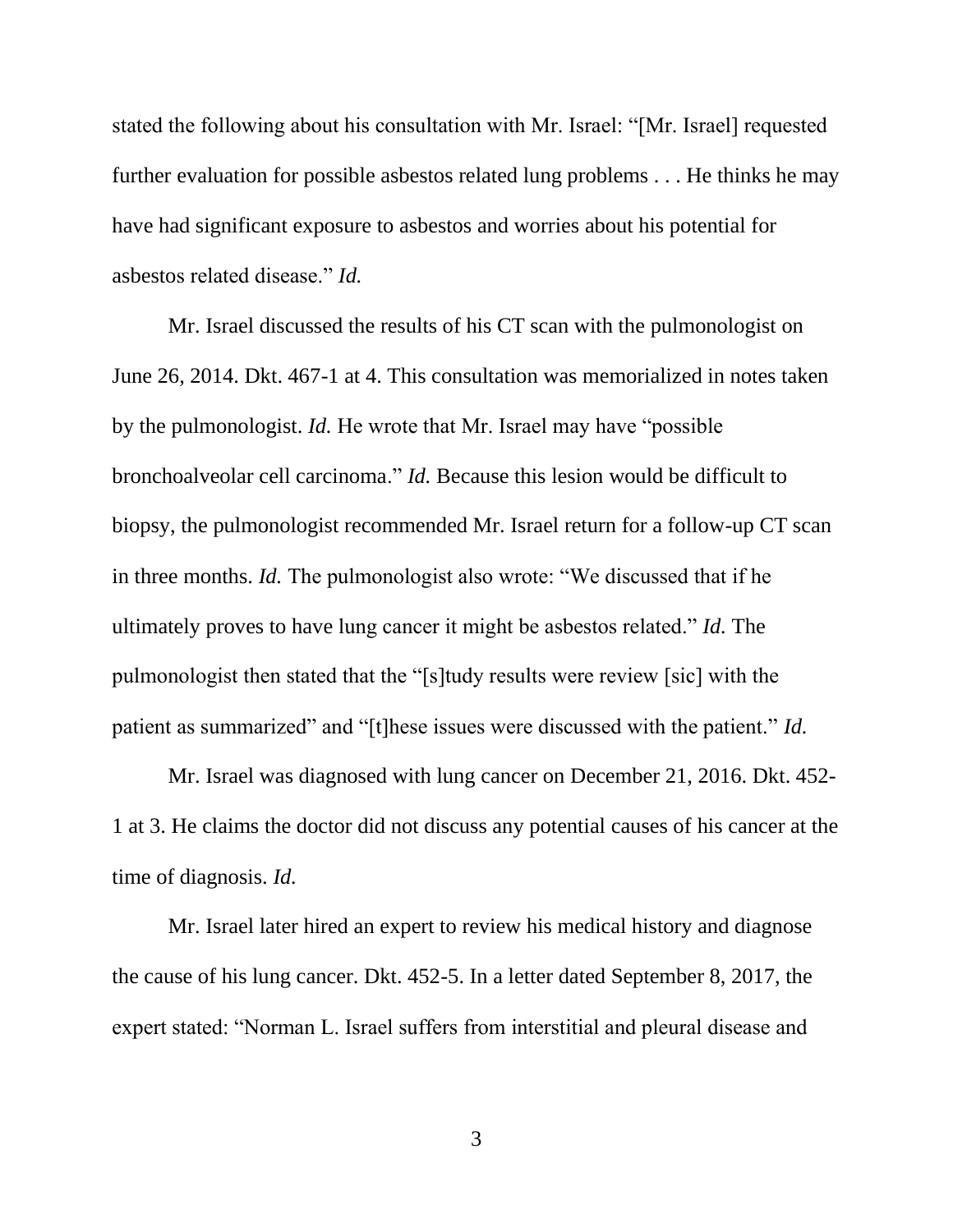lung cancer caused by his exposure to asbestos while serving as a merchant mariner." *Id*. The letter is addressed to the Maritime Asbestosis Legal Clinic. *Id.* 

On July 30, 2020, Mr. Israel filed the instant lawsuit against dozens of companies, including Defendant John Crane, in Florida state court. Dkt. 1-1. He alleges his lung cancer was caused by asbestos-containing products that were manufactured by the defendants and used by Mr. Israel while he was in the Navy. Dkt. 255 ¶ 11. He is seeking compensatory damages for his injuries. *Id.* at 31. The case was removed to federal court on September 10, 2020. Dkt. 1.

On January 5, 2021, Mr. Israel served his responses to defendants' interrogatories and requests for admissions. Dkt. 433-10. Mr. Israel was deposed over the course of six days in late January 2021 and February 2021. Dkt. 435-1; Dkt. 435-2; Dkt. 435-3; Dkt. 435-4; Dkt. 435-5.

Defendant John Crane now seeks summary judgment, arguing Plaintiff's claims are time-barred under the maritime statute of limitations, 46 U.S.C. § 30106. Dkt. 434. The Court addresses this motion below.

## **LEGAL STANDARD**

Summary judgment should be entered only if there is no genuine issue as to any material fact and the movant is entitled to a judgment as a matter of law. Fed. R. Civ. P. 56(a); *see also Celotex Corp. v. Catrett*, 477 U.S. 317, 322 (1986). The existence of some factual disputes between the litigants will not defeat an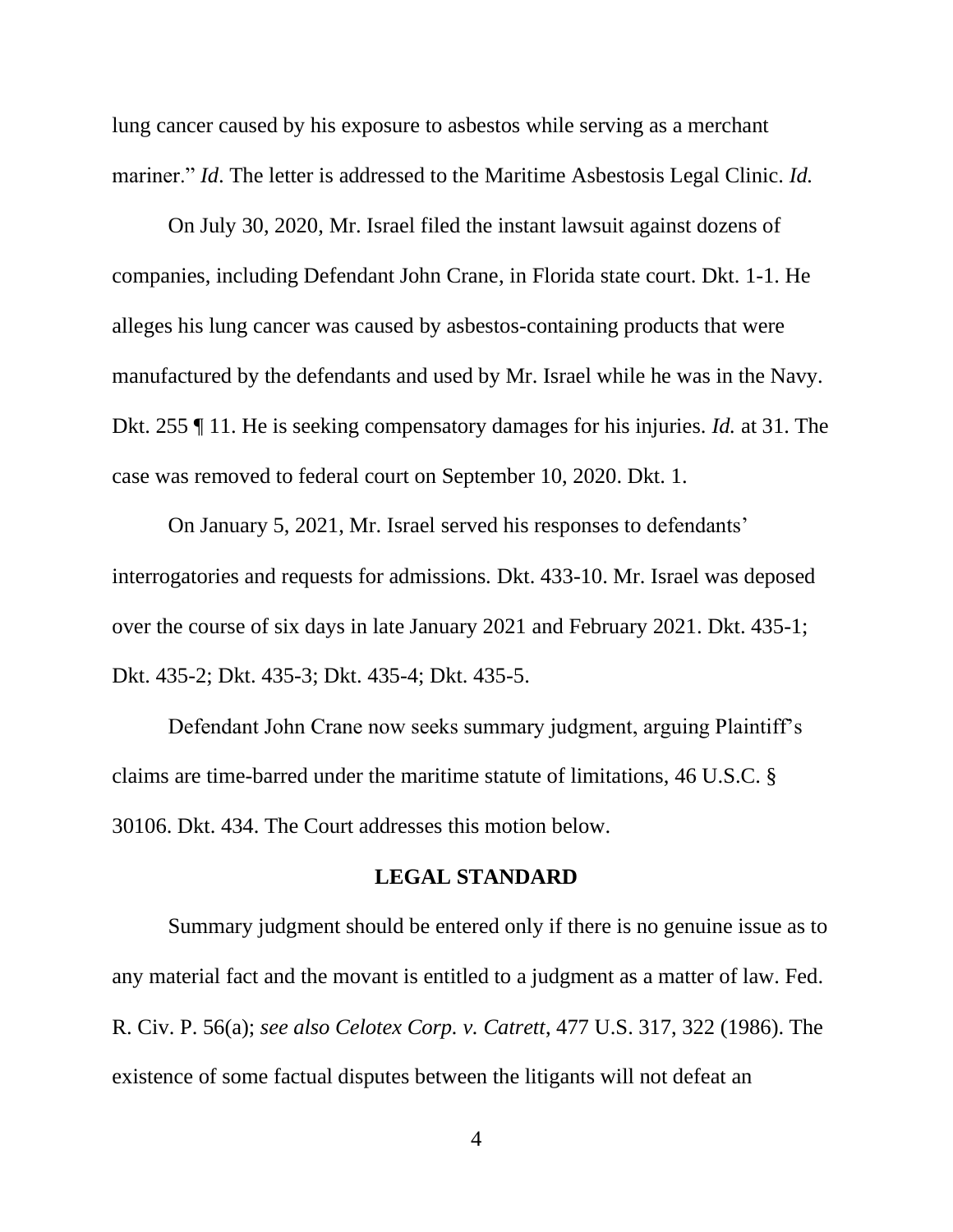otherwise properly supported summary judgment motion; it must be a genuine issue of material fact. *Anderson v. Liberty Lobby, Inc*., 477 U.S. 242, 247–48 (1986). The substantive law applicable to the claimed causes of action will identify which facts are material. *Id*. at 248.

If factual issues are present and they are material, the Court must deny the motion and proceed to trial. *Warrior Tombigbee Transp. Co. v. M/V Nan Fung*, 695 F.2d 1294, 1296 (11th Cir. 1983). A dispute about a material fact is genuine and summary judgment is inappropriate if the evidence is such that a reasonable jury could return a verdict for the nonmoving party. *Anderson*, 477 U.S. at 248; *Hoffman v. Allied Corp*., 912 F.2d 1379, 1383 (11th Cir. 1990).

#### **DISCUSSION**

Under maritime law, "a civil action for damages for personal injury or death arising out of a maritime tort must be brought within 3 years after the cause of action arose." 46 U.S.C. § 30106. The parties agree that maritime law—and therefore the three-year statute of limitations—applies to this case. Dkt. 434 at 2; Dkt. 452 at 7 n.24. They dispute, however, when Mr. Israel's cause of action "arose" such that the present cause of action accrued. Because Mr. Israel filed his suit on July 30, 2020, his claims are timely only if his cause of action arose after July 30, 2017.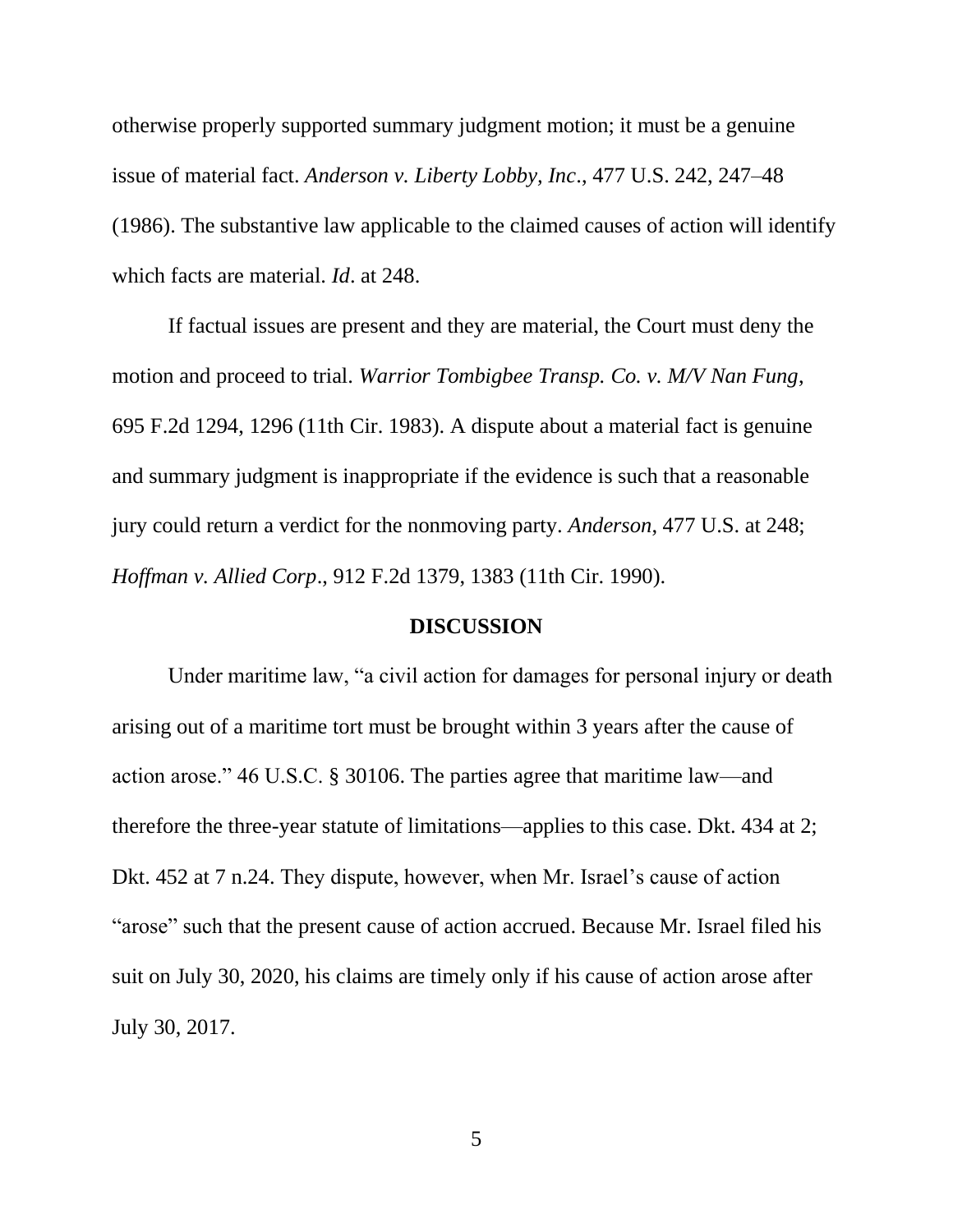The clock begins ticking for maritime tort claims when a plaintiff "knew or should have known of his injury and its cause." *See White v. Mercury Marine*, 129 F.3d 1428, 1435 (11th Cir. 1997); *see also Crisman v. Odeco, Inc.*, 932 F.2d 413, 415 (5th Cir. 1991) (holding that a cause of action under general maritime law "accrues when a plaintiff has had a reasonable opportunity to discover his injury, its cause, and the link between the two"). Under this so-called "discovery rule," the plaintiff must act diligently to investigate the injury and any suspect cause. *See White*, 129 F.3d at 1433; *U.S. v. Kubrick*, 444 U.S. 111, 123 (1979).

Defendant John Crane argues the statute of limitations began accruing on December 21, 2016—when Mr. Israel received his lung cancer diagnosis. Dkt. 434 at 3. This trigger date would render Mr. Israel's claims untimely. Mr. Israel argues the trigger date is instead September 8, 2017, which—according to Mr. Israel was the first time a doctor opined that asbestos exposure caused his lung cancer. Dkt. 452 at 4; Dkt. 452-5. In essence, Mr. Israel claims that his cause of action could not accrue until a physician confirmed a causal connection between asbestos exposure and his cancer diagnosis. And because no doctor discussed such a connection with him during his diagnosis in December 2016, Mr. Israel says he did not know and could not have known asbestos was a potential cause of his cancer at that time.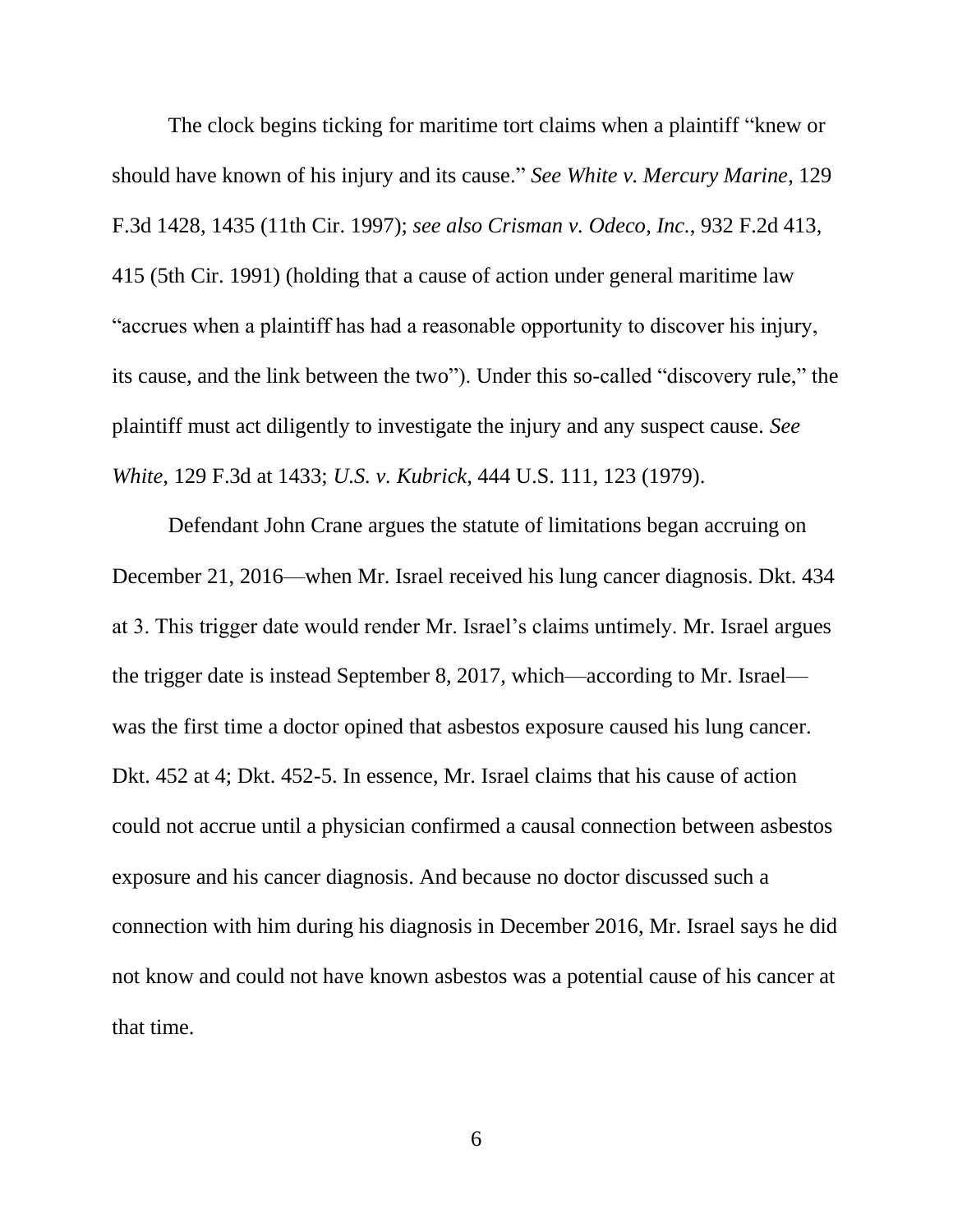The Court disagrees. The record reveals Mr. Israel has long harbored fears about developing asbestos-induced lung cancer. As explained below, there are several instances in the record showing Mr. Israel knew—or at the very least should have known—by December 2016 that his cancer diagnosis potentially stemmed from his prior exposure to asbestos, thereby barring his claims under the maritime statute of limitations.

#### **1. The 1998 Complaint**

In 1998, Mr. Israel sued several companies in Ohio federal court over his exposure to asbestos while working as a merchant mariner. Dkt. 433-2. The 1998 Complaint made several references to the link between cancer and asbestos exposure. For example, the complaint labeled asbestos as a carcinogen several times. *Id.* at 3. Mr. Israel alleged the asbestos exposure caused him to develop "cancerphobia," including the fear of lung cancer. *Id.* at 4. And the complaint stated: "Plaintiff [Israel] suffers harm in the form of necessity to be monitored for other asbestotic diseases including lung cancer." *Id.* at 4.

The doctrine of judicial estoppel protects the integrity of the judicial process "by prohibiting parties from deliberately changing positions according to the exigencies of the moment." *Slater v. United States Steel Corp*., 871 F.3d 1174, 1180 (11th Cir. 2017) (en banc) (quoting *New Hampshire v. Maine*, 532 U.S. 742, 749–50 (2001) (alterations adopted)). There is a two-part test for determining when

7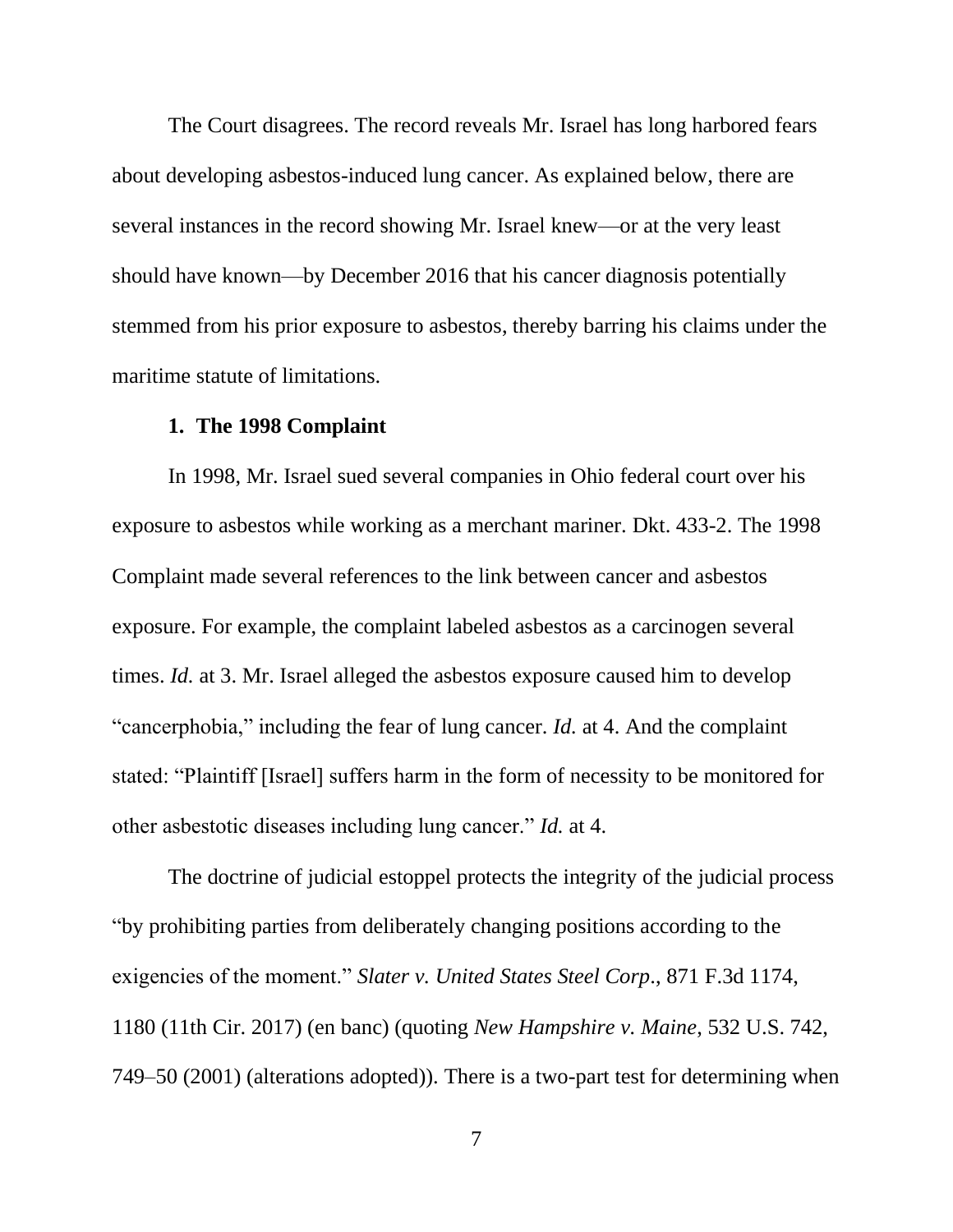judicial estoppel applies: (1) whether the party took an inconsistent position under  $\text{path}^2$  in a separate proceeding, and (2) whether these inconsistent positions were "calculated to make a mockery of the judicial system." *Id.* at 1181 (citation omitted). A court should consider all the facts and circumstances of the case when determining whether a party's inconsistent statements were calculated to make a mockery of the judicial system. *Id*. at 1185. Courts typically also consider whether the inconsistency is clear, whether the party had success in persuading the earlier court to accept the position, and whether an unfair advantage or detriment would accrue in the present litigation if not estopped. *Korman v. Iglesias*, 778 F. App'x 680, 682 (11th Cir. 2019) (per curiam) (citing *Slater*, 871 F.3d at 1181).

The Court holds that Mr. Israel's position in this case is inconsistent with the positions he took in the 1998 Complaint. Mr. Israel claimed several injuries in the 1998 Complaint based on the understanding that his prior asbestos exposure put him at risk for a future cancer diagnosis. Dkt. 433-2 at 4 ("Plaintiff sustained injuries [including] . . . Fear of cancer and other asbestotic disease onset; Costs of being forever medically monitored for disease onset and worsening[.]"). Indeed, the 1998 Complaint specifically recognized that asbestos exposure could cause

 $2$  The requirement that the prior inconsistent statement be made under oath is not "inflexible or exhaustive." *Smith v. Haynes & Haynes P.C.*, 940 F.3d 635, 643 n.4 (11th Cir. 2019) (citing *Burnes v. Pemco Aeroplex, Inc*., 291 F.3d 1282, 1286 (11th Cir. 2002)). More important than the oath requirement is whether the party's statements are intended to mislead or deceive the court. *Id.* Although Mr. Israel's allegations in the 1998 Complaint were not made under oath, the Court nevertheless holds that equity and fairness calls for consideration of the prior allegations.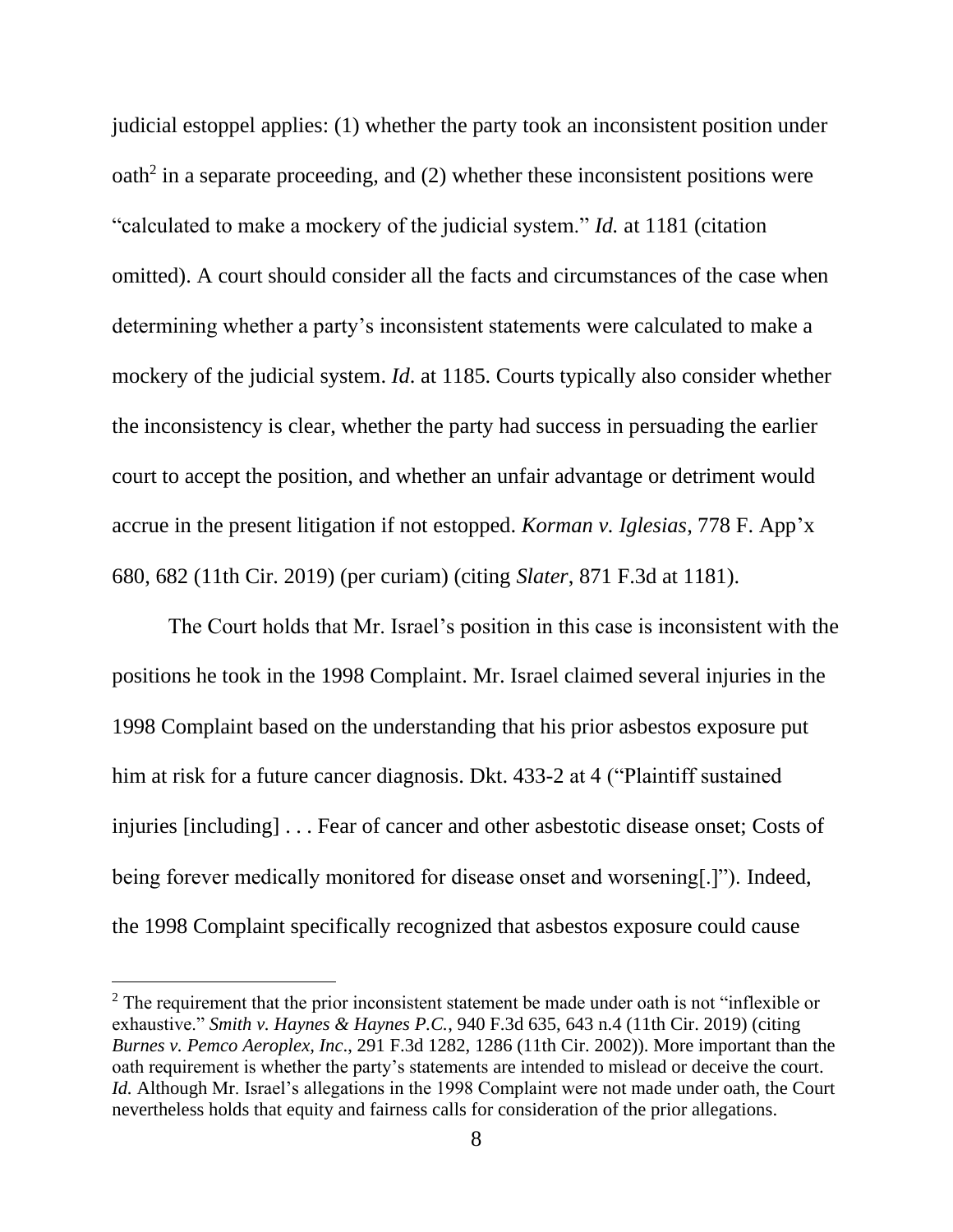lung cancer. *Id.* ("Plaintiff suffers harm in the form of necessity to be monitored for other asbestotic diseases *including lung cancer*.") (emphasis added). These assertions are plainly inconsistent with Mr. Israel's current argument that he could not have known asbestos was a potential cause of lung cancer until late 2017.

The Court rejects Mr. Israel's attempts to harmonize his previous position with his present one. *See Korman*, 778 F. App'x at 683 (holding that district court reasonably rejected party's attempt to harmonize conflicting positions). Mr. Israel argues this Court cannot attribute to him statements from the 1998 Complaint because he does remember that case. Dkt. 452 at 11 (arguing Mr. Israel does "not recall the prior complaint whatsoever" and there is "no evidence demonstrating Mr. Israel was even *aware* of the statements asserted in the 1998 complaint") (emphasis in original). Mr. Israel says he would speak with his counsel from the 1998 case only through mail or the occasional phone call. Dkt. 452-4 at 1070–71. Thus, "[i]t logically follows that the particularities of the prior lawsuit's allegations do not accurately reflect *Mr. Israel's* own knowledge regarding disease causation, but rather his *former attorney's*." Dkt. 452 at 11 (emphasis in original).<sup>3</sup>

<sup>&</sup>lt;sup>3</sup> Mr. Israel also argues the allegations in the 1998 Complaint cannot be attributed to him because res judicata does not apply. This argument is beside the point, however, because it is clear res judicata does not apply.

A claim is barred by res judicata, *i.e*., claim preclusion, when "(1) there is a final judgment on the merits; (2) the decision was rendered by a court of competent jurisdiction; (3) the parties, or those in privity with them, are identical in both suits; and (4) the same cause of action is involved in both cases." *Ragsdale v. Rubbermaid, Inc*., 193 F.3d 1235, 1238 (11th Cir. 1999). Here, the fourth prong is not satisfied. The 1998 Complaint alleged Mr. Israel was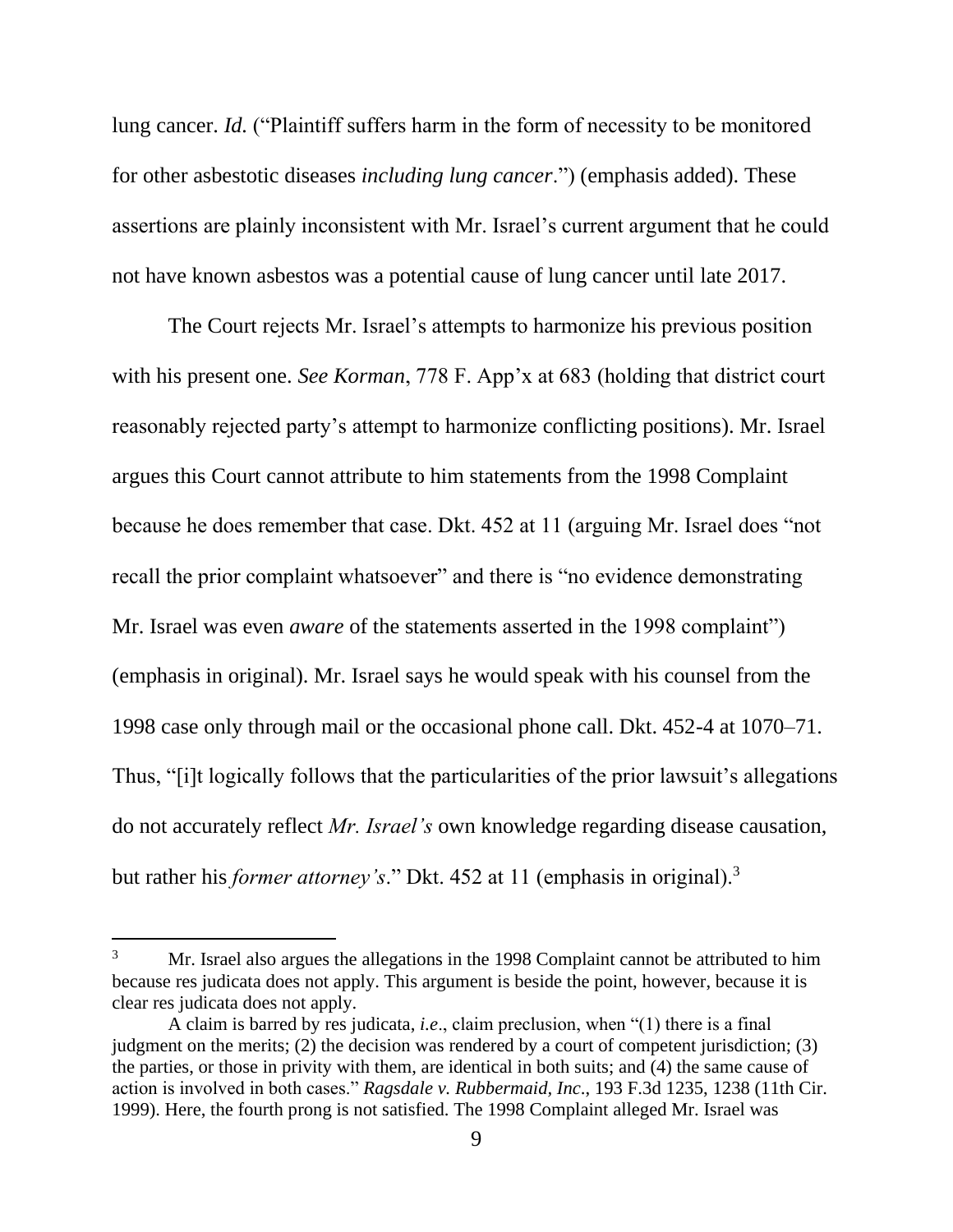The Court disagrees. To accept this argument, the Court would need to believe Mr. Israel's former attorneys violated Rule 11 of the Federal Rules of Civil Procedure, which requires attorneys to certify there is evidentiary support for all factual contentions presented to federal courts. Fed. R. Civ. P. 11(b)(3). Moreover, lawyers are agents of their clients; clients are therefore bound by what their lawyers assert in a case. *See* Grace M. Giesel, *Client Responsibility for Lawyer Conduct: Examining the Agency Nature of the Lawyer Client Relationship*, 86 NEB. L. REV. 346, 355 (2007) ("A client is responsible for a lawyer's statements if the statements are made with actual authority or if the statements concern 'a matter within the scope of the representation and [are] made by the lawyer during it."") (quoting RESTATEMENT (THIRD) OF THE LAW GOVERNING LAWYERS § 27 (2000)). There is no evidence the 1998 attorney lacked actual authority to make these claims or acted outside the scope of Mr. Israel's representation. These statements are therefore legally attributable to Mr. Israel despite his current inability to remember them.

Turning to the second part of the judicial estoppel test, the Court holds that Mr. Israel's inconsistent positions were calculated to make a mockery of the

exposed to asbestos while working as a merchant mariner *after* he left the U.S. Navy. Dkt. 433-2 (suing private companies as "shipowners"). In this case, however, Mr. Israel alleges he was exposed to asbestos while working for the U.S. Navy. Dkt. 255 at 10. These are two separate causes of action dependent upon different sets of facts.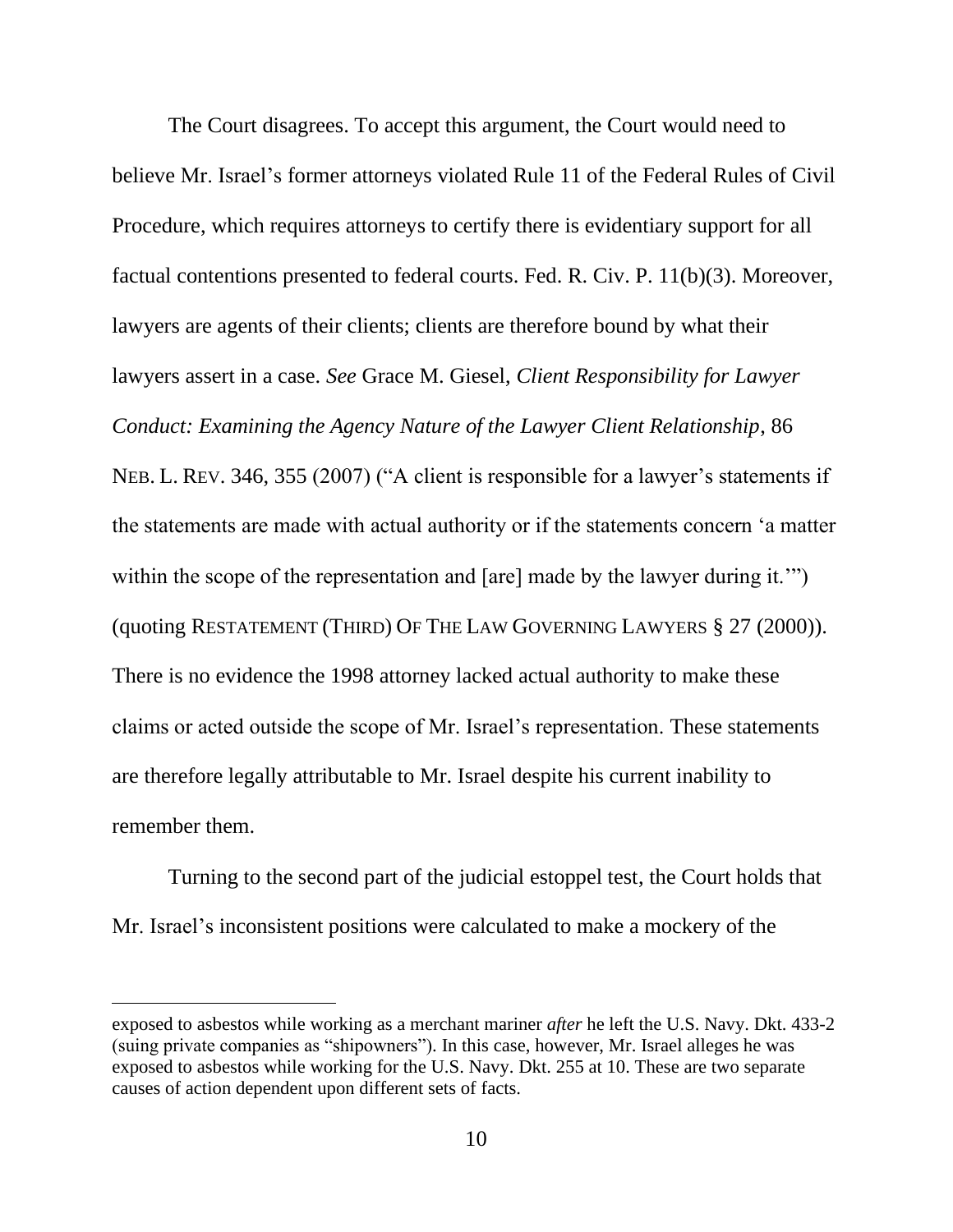judicial system. The 1998 attorneys represented to the Ohio federal court there was evidentiary support for the allegation that Mr. Israel had cancerphobia. Fed. R. Civ. Pro. 11(b)(3). Allowing Mr. Israel to proceed here with his new position would create the perception that the Ohio federal court was misled. *See Korman*, 778 F. App'x at 683 (holding that judicial estoppel applied where inconsistent positions created perception that prior court was misled). It would also give Mr. Israel an unfair advantage. In the 1998 case, Mr. Israel had the opportunity to collect damages based on his alleged knowledge that asbestos exposure could cause lung cancer. 4 If the Court accepted Mr. Israel's argument in this case, he would have the opportunity to collect damages based on his alleged *lack* of knowledge that asbestos exposure could cause lung cancer.

In sum, the Court holds that the balance of equities favors considering Mr. Israel's allegations in the 1998 Complaint. When looking at all facts and circumstances of this case, the Court believes consideration of these allegations is necessary to "protect the judiciary, as an institution, from the perversion of judicial machinery." *Korman*, 778 F. App'x at 683 (quoting *Edwards v. Aetna Life Ins. Co.*, 690 F.2d 595, 599 (6th Cir. 1982)). The 1998 Complaint is evidence that Mr.

<sup>4</sup> *See* Dkt. 453-4 at 40:5-11 (admitting "some settlements dribbled in" from the 1998 case); Dkt. 453-5 at 78:14-18 (admitting he "received a few checks" from the 1998 case); *but see id.* at 91 (expressing confusion about whether those checks were from the 1998 case or asbestos bankruptcy trusts).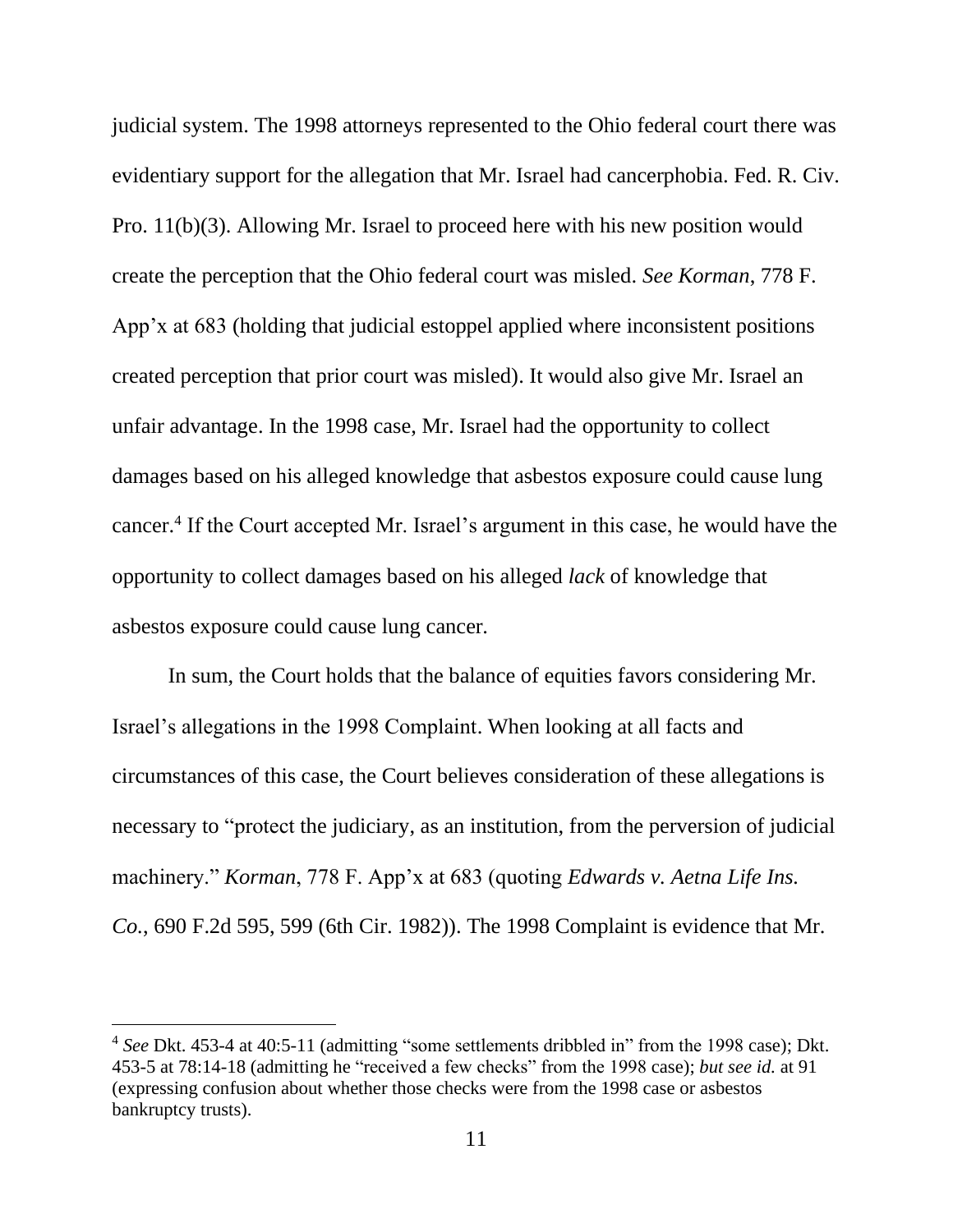Israel knew or should have known on December 21, 2016, that his lung cancer diagnosis may have been caused by his prior exposure to asbestos.<sup>5</sup>

## **2. Medical Records from 2013 and 2014**

In 2013, a pulmonologist performed a precautionary CT scan on Mr. Israel's chest. Dkt. 433-4; Dkt. 433-5. The pulmonologist made the following notes about the visit: "[Mr. Israel] requested further evaluation for possible asbestos related lung problems . . . He thinks he may have had significant exposure to asbestos and worries about his potential for asbestos related disease." Dkt. 433-4.

The pulmonologist discussed the results of the CT scan with Mr. Israel in June 2014. Dkt 467-1 at 4. He stated Mr. Israel may have "bronchoalveolar cell carcinoma," a type of lung cancer.<sup>6</sup> Crucially, the pulmonologist also wrote: "We discussed that if he ultimately proves to have lung cancer it might be asbestos related." *Id.* The pulmonologist then verified that "the study results were review [sic] with the patient as summarized" and "[t]hese issues were discussed with the patient." *Id.* 

<sup>5</sup> Mr. Israel also filed several claims with asbestos bankruptcy trusts starting in 2010. Dkt. 433-9. The claim forms required Mr. Israel to check off his "diagnosed asbestos-related injuries." *Id.* at 5. There were two options for lung cancer on this list. *Id.* Mr. Israel did not check the boxes for lung cancer until 2018. *Id.* at 149. Instead, he checked "asbestosis/pleural disease." *See, e.g.*, *id.*  at 22. The claim forms listed the Ohio federal lawsuit from 1998. *Id.* at 126. The forms stated, *inter alia*, that the "injured party handled raw asbestos fibers on a regular basis." *Id.* at 7.

<sup>6</sup> *See Gregory v. McDonald*, No. 15-1816, 2016 WL 6901434, at \*2 (U.S. Vet. App. Nov. 23, 2016) (labeling bronchoalveolar cell carcinoma as a type of lung cancer).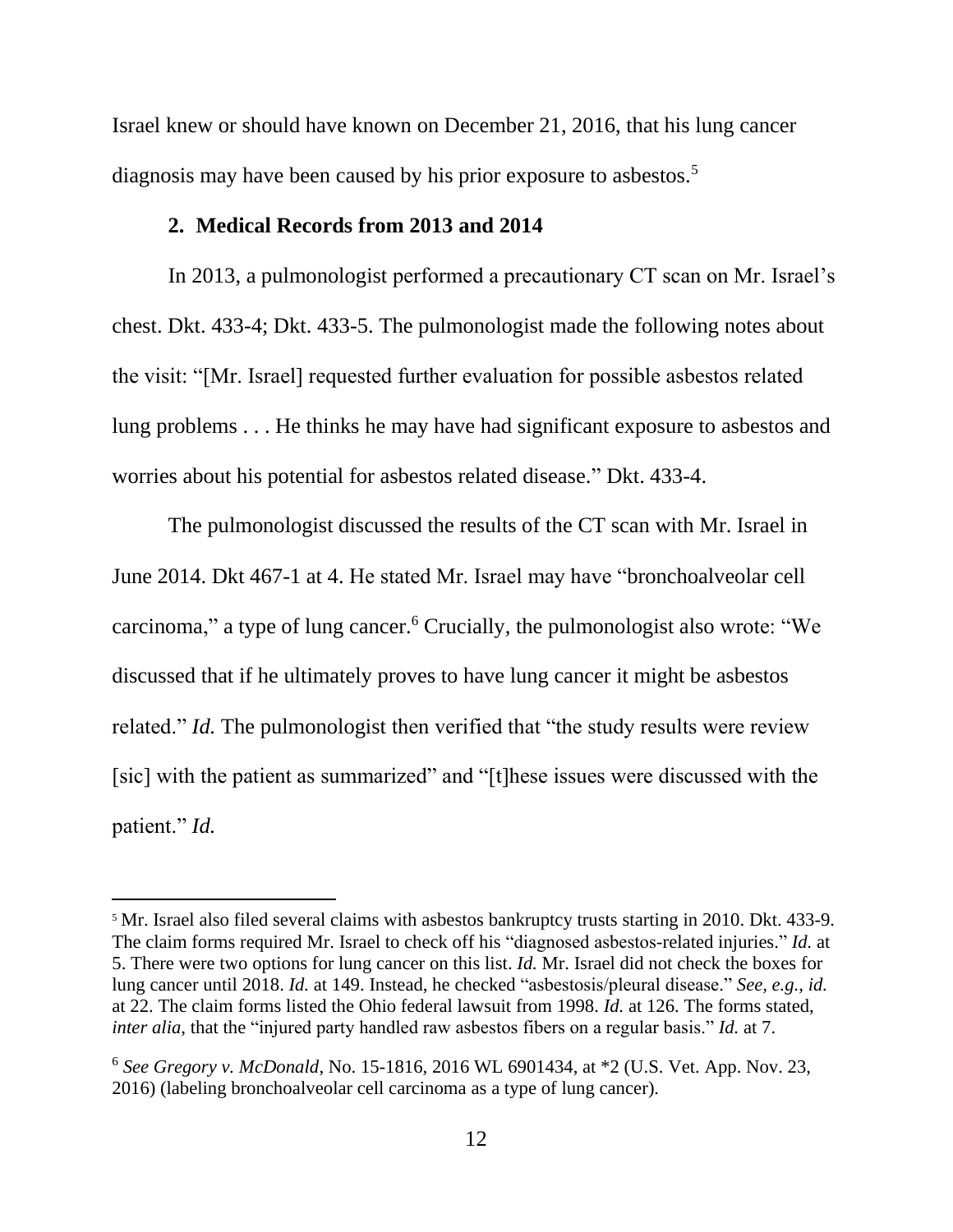These medical records are evidence that Mr. Israel knew—or at least should have known—at the time of his December 2016 diagnosis that his prior exposure to asbestos may have caused his lung cancer. Just as he alleged in the 1998 Complaint, Mr. Israel sought preventative treatment for asbestos-related lung problems. Mr. Israel's suspicions remained so strong that he openly discussed his fears with his physicians.

More importantly, however, the doctor advised Mr. Israel that any future diagnosis of lung cancer may be caused by asbestos.<sup>7</sup> This medical opinion specifically linked the inhalation of asbestos fibers to the development of lung cancer. The pulmonologist certified that he discussed these issues with Mr. Israel, including the possibility that Mr. Israel already had bronchoalveolar cell carcinoma. These statements put Mr. Israel on notice more than two years before his lung cancer diagnosis and more than six years before he filed suit that his prior exposure to asbestos could cause him to develop lung cancer. *See Dolling v. Amanda Hess Corp.*, 83 F. Supp. 2d 843, 849–50 (S.D. Tex. 2000) (holding that maritime statute of limitations barred plaintiff's claims because earlier medical evaluations put plaintiff on notice about possible connection between his condition and his exposure to petroleum-based vapors).

 $<sup>7</sup>$  Mr. Israel argues "none of the records Defendant cites indicate a causal link communicated to</sup> Mr. Israel." Dkt. 452-1 at 10. The 2014 medical report explicitly refutes this assertion.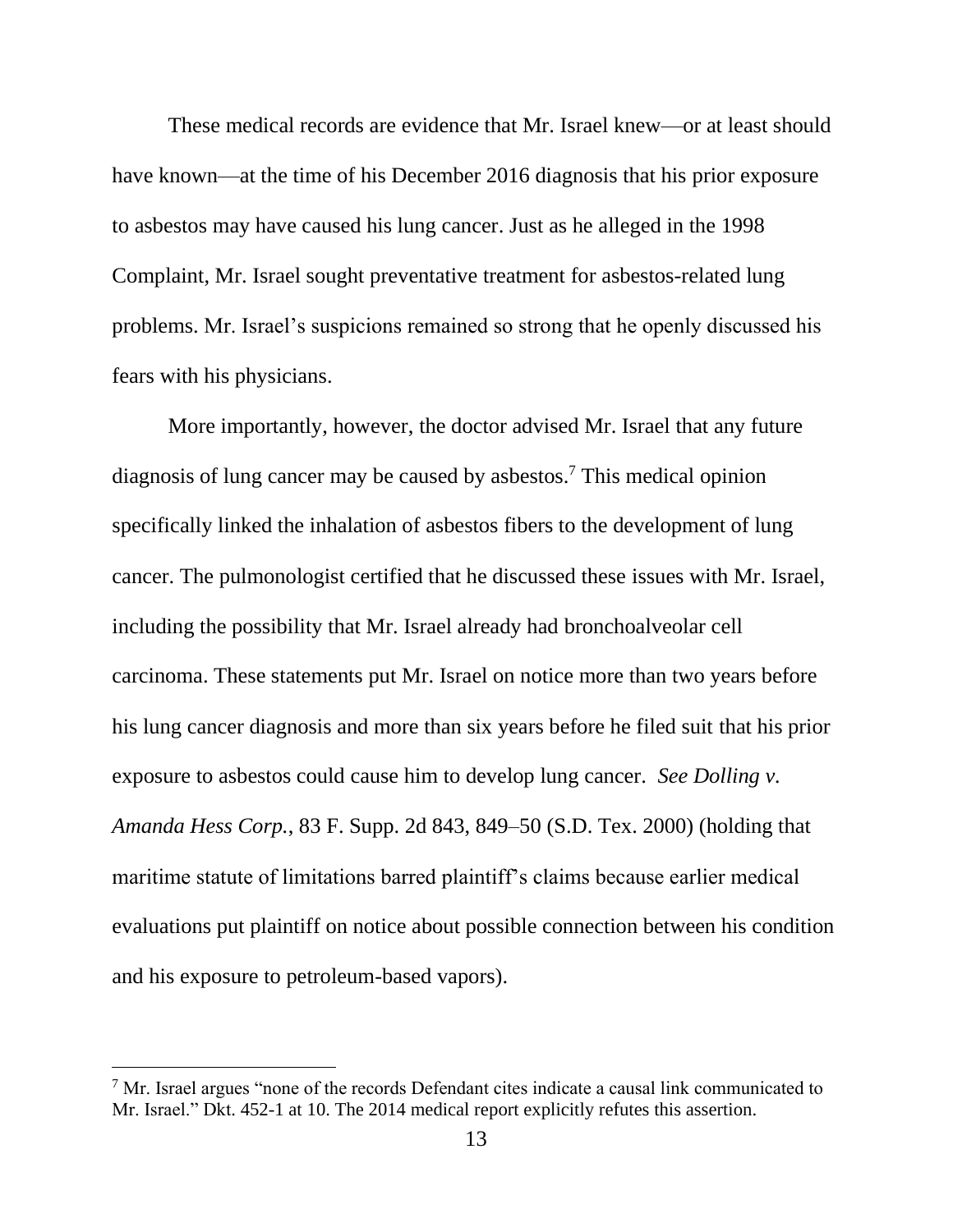## **3. Mr. Israel's Interrogatory Response**

Mr. Israel—with the aid of his present attorney—answered the following interrogatory question under oath:

30. State the extent of your knowledge with respect to the health hazards of inhaling asbestos.

a. The date, time and place that your first acquired such knowledge.

# **Answer: Approximately December 21, 2016, when Plaintiff was diagnosed with lung cancer.**

Dkt. 433-10 at 16 (emphasis in original). In this response, Mr. Israel admits he learned about the causal connection between lung cancer and asbestos exposure on December 21, 2016, which falls outside the statute of limitations period. This sworn testimony would defeat Mr. Israel's position here.

Mr. Israel later backtracked this interrogatory response, arguing he meant to supply the date he learned asbestos was *generally* hazardous—not the date he learned asbestos caused lung cancer. Dkt. 452 at 3. During his deposition, Mr. Israel testified to this effect:

Q. Did you have any ideas [sic] when you were diagnosed with lung cancer that exposure to asbestos could cause lung cancer?

[Objection omitted.]

A. I did not.

. . .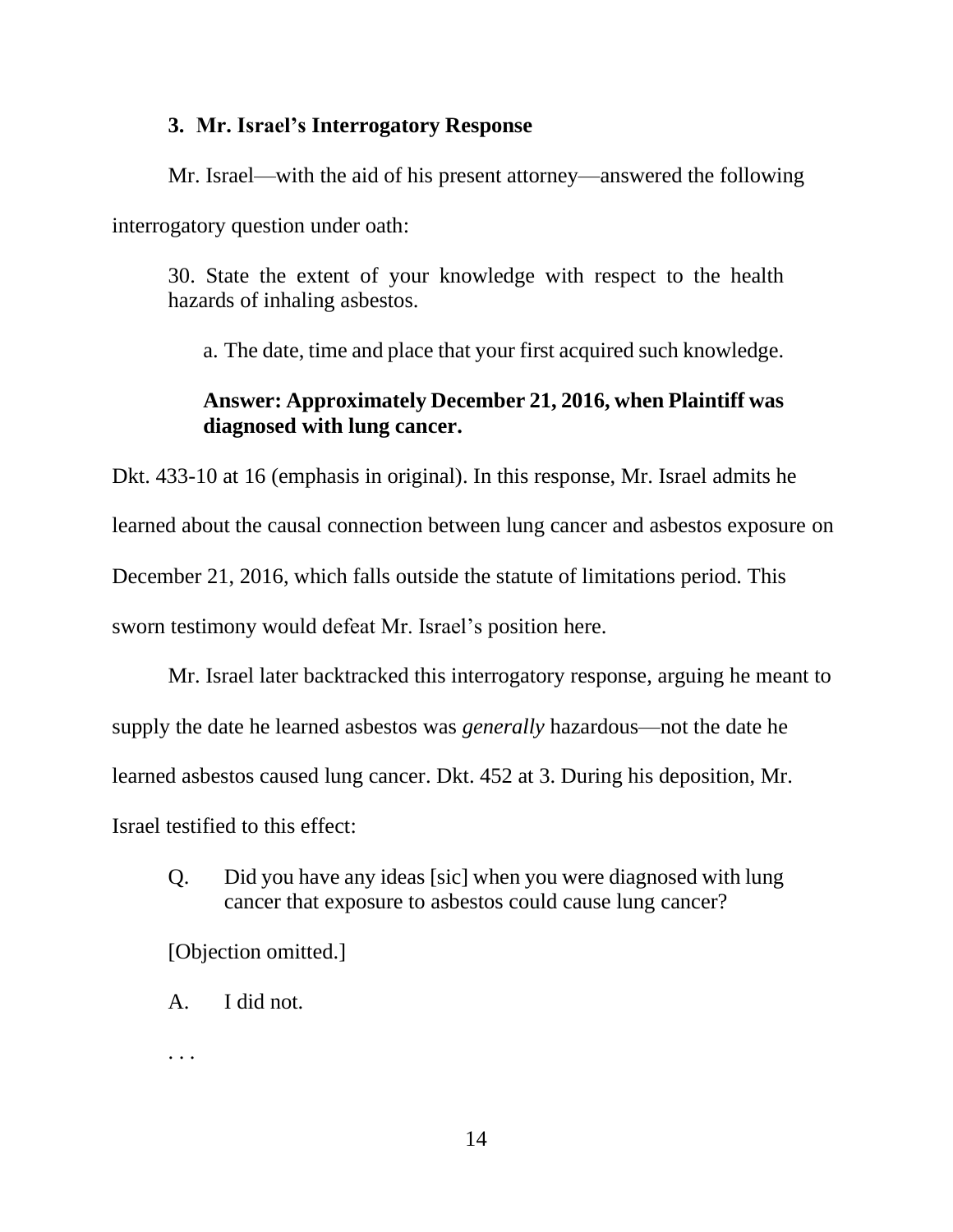Q. Approximately when did you first learn that asbestos exposure could cause lung cancer?

[Objection omitted.]

A. Sometime after I had lung cancer. I can't recall exactly how long after. I know that I'm pretty sure the way I became aware of it, the causation, was when I started seeing ads for—law firms that were talking about that asbestos could be a cause for lung cancer. That was after I had cancer, and I didn't really pay much attention to them. I'd listen to the warnings about mesothelioma and knew that it was caused by asbestos, and that's the reason that I originally got the CAT scan.

Dkt. 452-4 at 1079–80. Mr. Israel's deposition further continued:

- Q. And so if your answers to interrogatories in this case suggest that you learned of the hazards associated with asbestos in 2016, would you agree that those would need to be corrected to reflect the date in the late '90s?
- A. I wasn't aware that they had anything to do with lung cancer. I knew they were a hazard. I was aware that people were dying of mesothelioma, so if I made a mistake in the answers that I made, then it was not an error that was deliberate.
- . . .
- Q. So we can agree that if your answers to interrogatories mistakenly reflect you first learning of the health hazard of asbestos in 2016, that would need to be corrected; right?
- A. It would need to be corrected.

*Id.* at 994–95.

According to Mr. Israel, this deposition testimony cures "the supposed

discrepancy" with his interrogatory response and should therefore control. Dkt.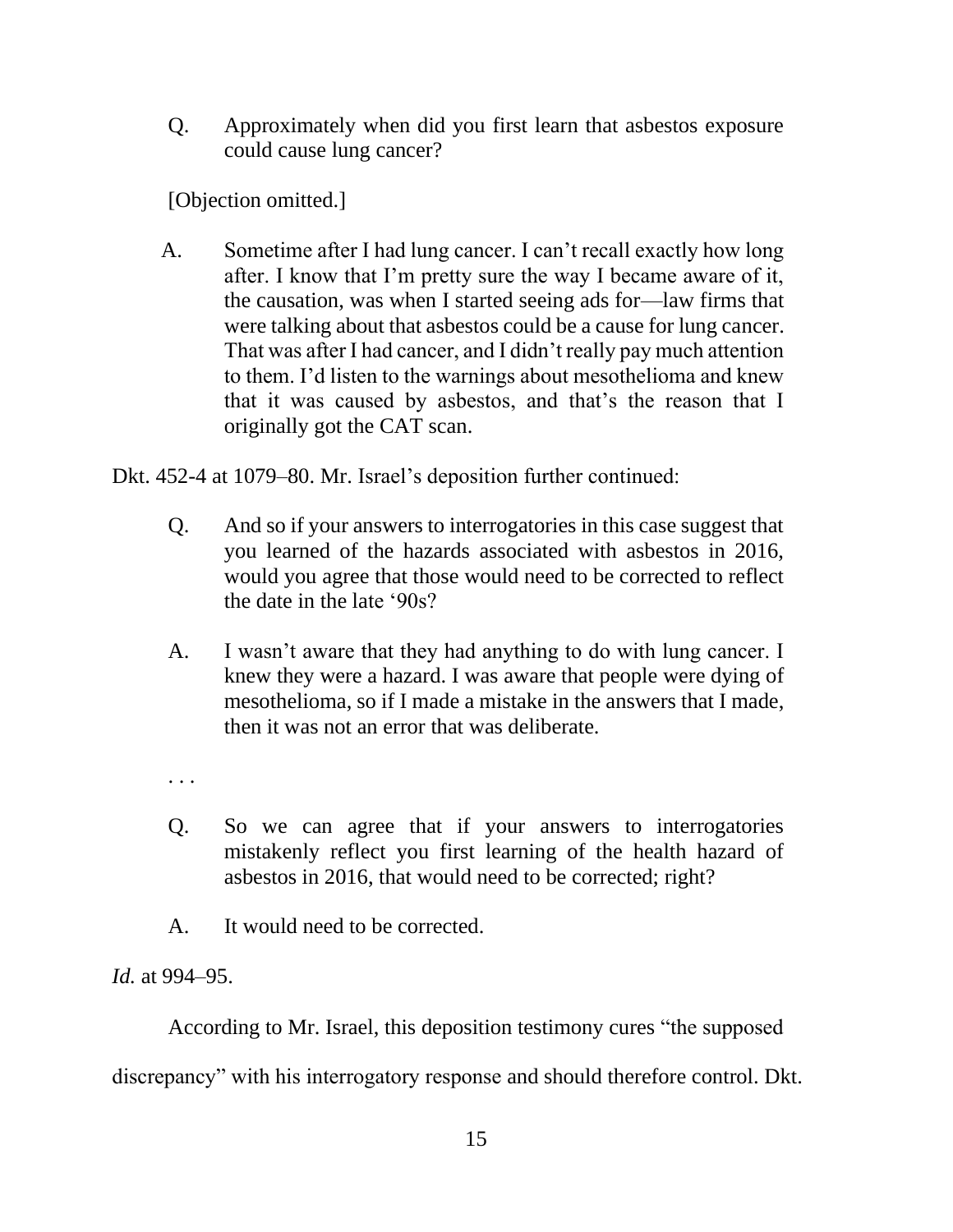452 at 3. Defendant John Crane, however, argues Mr. Israel sought to contradict his interrogatory response with his deposition testimony to avoid an adverse ruling on summary judgment.

The sham affidavit rule precludes a party from manufacturing a genuine dispute of material fact by contradicting prior deposition testimony with an affidavit. *McCormick v. City of Fort Lauderdale*, 333 F.3d 1234, 1240 n.7 (11th Cir. 2003). The rule applies when a party has given clear answers to unambiguous questions that negate the existence of any genuine issue of material fact, but that party attempts thereafter to create such an issue by contradicting the previous testimony without explanation. *See Van T. Junkins & Assocs., Inc. v. U.S. Indus., Inc*., 736 F.2d 656, 657 (11th Cir. 1984).

The sham affidavit rule typically applies when an affidavit or declaration contradicts prior deposition testimony. *See Kilgore v. Trussville Dev., LLC*, 646 F. App'x 765, 771 (11th Cir. 2016) (collecting cases and recognizing typical application of doctrine). There is little case law in the Eleventh Circuit dealing with the specific circumstances here: when deposition testimony contradicts a prior interrogatory response. *See, e.g.*, *Armstrong v. Sailormen, Inc.*, No. 1:14cv44- MW/GRJ, 2018 WL 2041361, at \*2 (N.D. Fla. Jan. 10, 2018) (implicitly applying sham affidavit rule to situation where deposition testimony contradicted prior interrogatory responses, but finding no conflict in that particular case); *see also*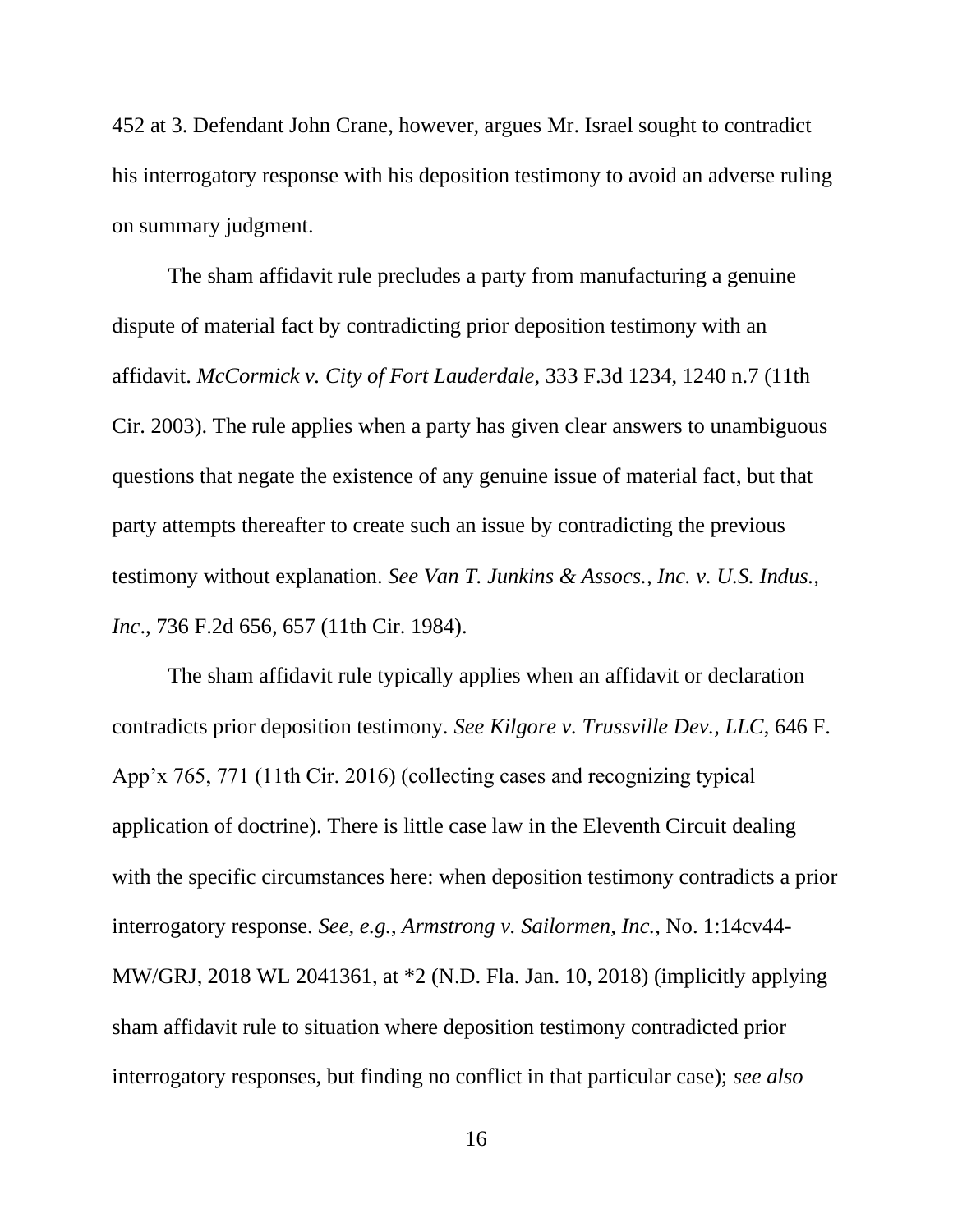*State Farm Mut. Auto. Ins. Co. v. Fam. Practice & Rehab, Inc.*, No: 6:18-cv-223- Orl-28LRH, 2019 WL 4418221, at \*2 (M.D. Fla. Sept. 16, 2019) (granting summary judgment when opposing party's deposition testimony contradicted prior interrogatory responses). Courts in other circuits have applied the rule to these circumstances. *See, e.g.*, *Bank of Ill. v. Allied Signal Safety Restraint Sys.*, 75 F.3d 1162, 1171 (7th Cir. 1996) (holding that sham affidavit rule allowed district court to disregard deposition testimony that conflicted prior interrogatory response).

The Court holds that the sham affidavit rule may apply to the circumstances here. "The main practical reason supporting the sham affidavit doctrine is that prior depositions are more reliable than affidavits." *Jiminez v. All Am. Rathskeller, Inc*., 503 F.3d 247 (3d Cir. 2007). So, too, are interrogatory responses more reliable than deposition testimony. Unlike deposition answers, interrogatory responses are generally provided after considerable thought and drafted with the assistance of counsel. *Thompson v. Bruister & Assocs., Inc*., No. 3:07-00412, 2013 WL 1092218, at \*5 (M.D. Tenn. Mar. 15, 2013). A plaintiff has greater ability to carefully shape his answers to interrogatories than to shape his answers to deposition questions. Indeed, courts have referred to interrogatories as "take home examinations." *See Burns v. Bd. of Cnty. Commr's of Jackson Cnty.*, 330 F.3d 1275, 1282 (10th Cir. 2003) ("Depositions differ from interrogatories in that regard. A deposition is not a take home examination.").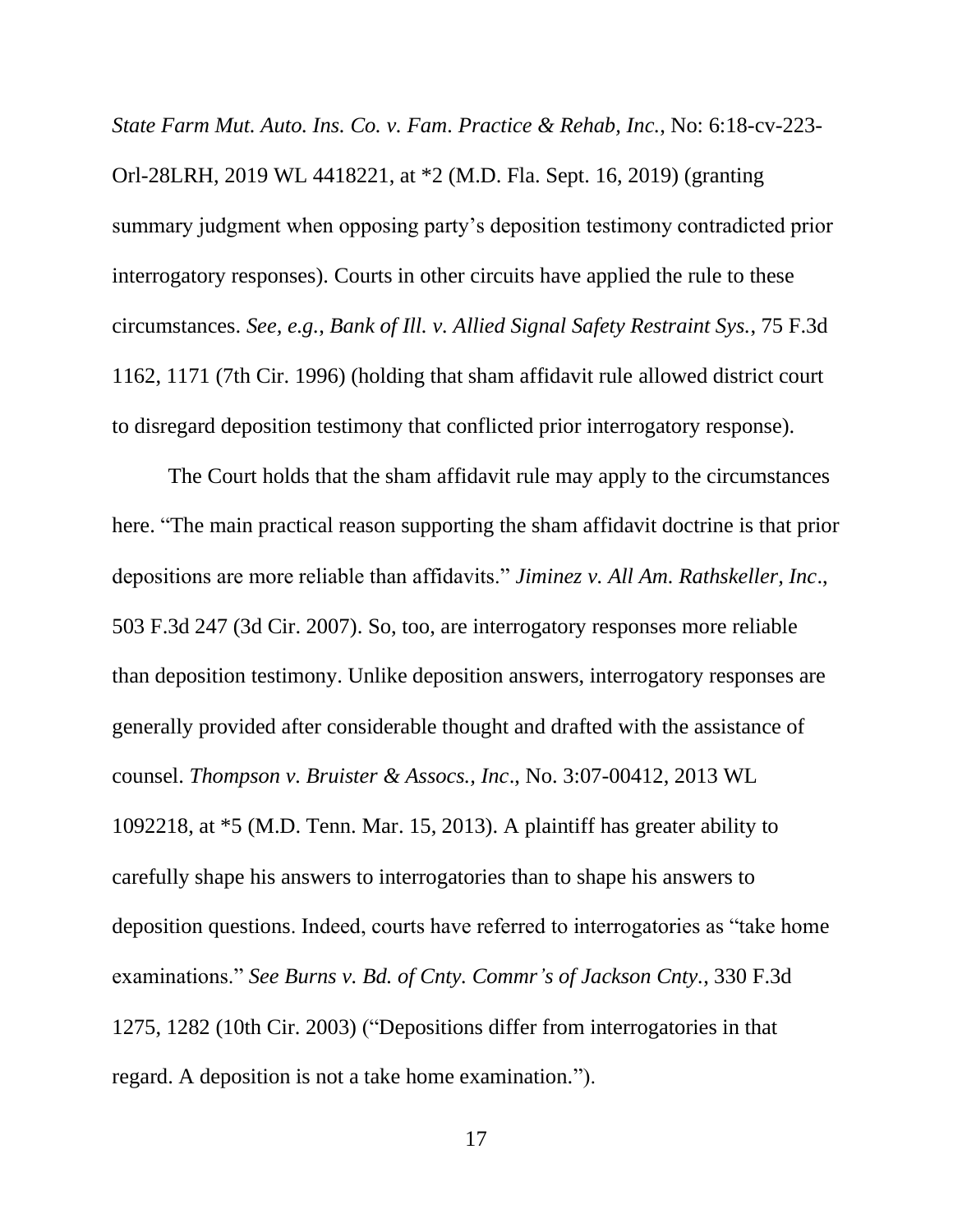Were the conflict at issue between statements given by two separate individuals, summary judgment would be inappropriate because this Court may not weigh conflicting evidence. *Babrocky v. Jewel Food Co.*, 773 F.2d 857, 861 (7th Cir. 1985). The situation is quite different, however, when a witness has directly contradicted his own earlier statements without adequately explaining the contradiction. *Bank of Ill.*, 75 F.3d at 1168. The Court is mindful that the sham affidavit rule should be applied "sparingly because of the harsh effect it may have on a party's case." *Furcron v. Mail Ctrs. Plus, LLC*, 843 F.3d 1295, 1307 (11th Cir. 2016). But if the Court were to allow unexplained contradictions between interrogatory responses and deposition testimony, "the very purpose of the summary judgment motion—to weed out unfounded claims, specious denials, and sham defenses—would be severely undercut." *Babrocky*, 773 F.2d at 861; *see also Camfield Tires, Inc. v. Michelin Tire Corp*., 719 F.2d 1361, 1364 (8th Cir. 1983). The Court therefore holds that the spirit of the sham affidavit rule may apply to situations like these.

The Court must now analyze the inconsistencies between Mr. Israel's interrogatory response and deposition testimony. The sham affidavit rule applies to inherent, unexplained inconsistencies that create "transparent shams," not to discrepancies that merely create an issue of credibility or that go to the weight of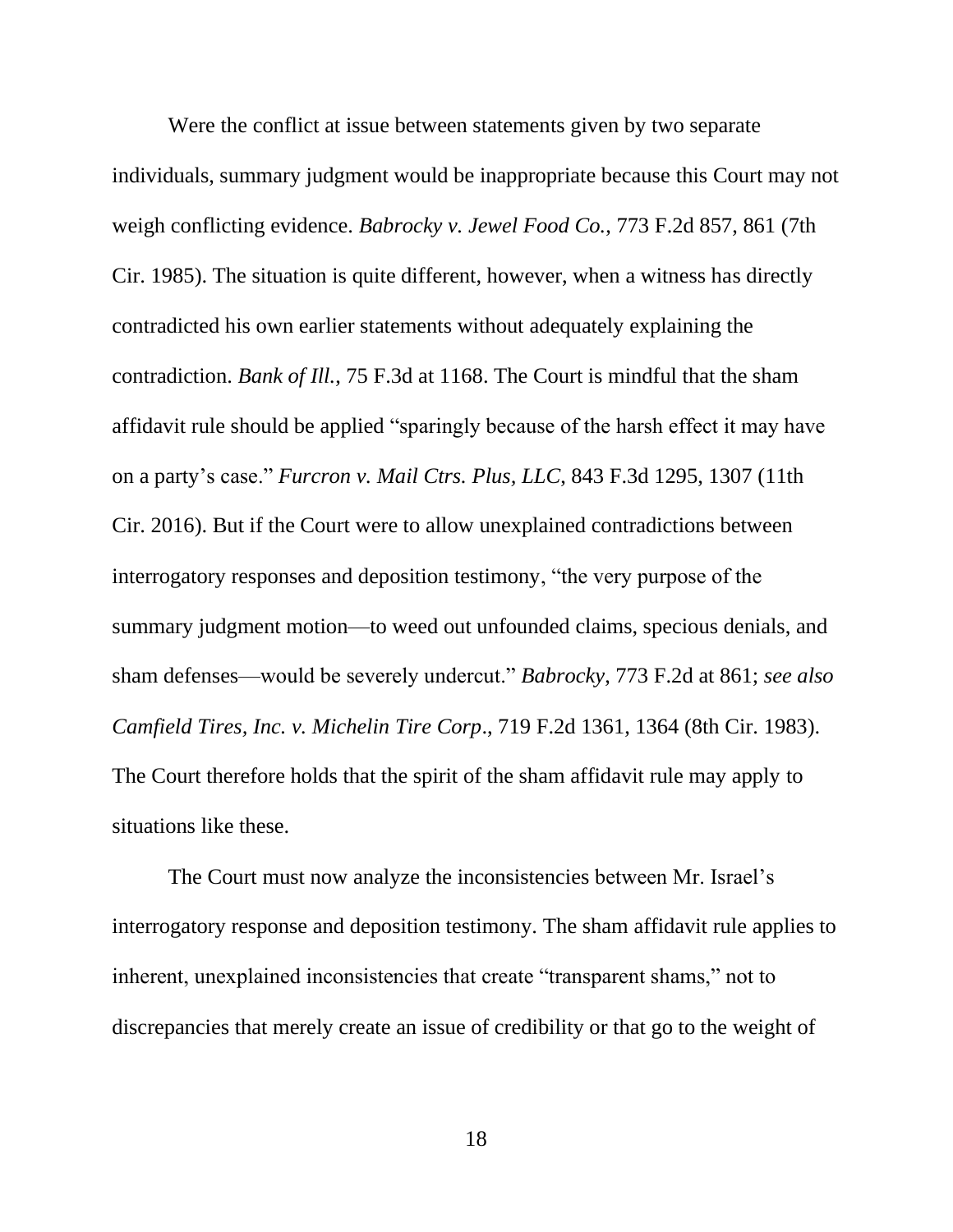the evidence. *See Tippens v. Celotex Corp*., 805 F.2d 949, 953–54 (11th Cir. 1986). The differences between the responses must be irreconcilable. *Id.* at 954.

Here, the interrogatory response says Mr. Israel learned about the health hazards of inhaling asbestos when he was diagnosed with lung cancer in December 2016. Yet the deposition testimony says he learned that asbestos exposure could cause lung cancer sometime after his diagnosis in 2017.

The Court holds there is an irreconcilable conflict between these answers; one answer would bar Mr. Israel's claims under the maritime statute of limitations, while the other would allow his claims to proceed. When counsel asked Mr. Israel about this conflict during his deposition, Mr. Israel unequivocally and repeatedly dismissed his earlier interrogatory answer as a mistake. This was not a clarification or supplementation of his interrogatory response, but rather a complete repudiation. *See Bosarge v. Mobile Area Water & Sewer Serv.*, No. 20-14298, 2022 WL 203020, at \*6 (11th Cir. Jan. 24, 2022) (holding that complete repudiation of prior testimony warranted application of sham affidavit rule). This repudiation shows the inherent inconsistency between Mr. Israel's sworn statements. *See Delaware Valley Floral Grp., Inc. v. Shaw Rose Nets, LLC*, 597 F.3d 1374, 1382 (Fed. Cir. 2010) (holding that party offered sham testimony when party's deposition testimony "unequivocally and repeatedly dismissed his earlier interrogatory answers as a mistake").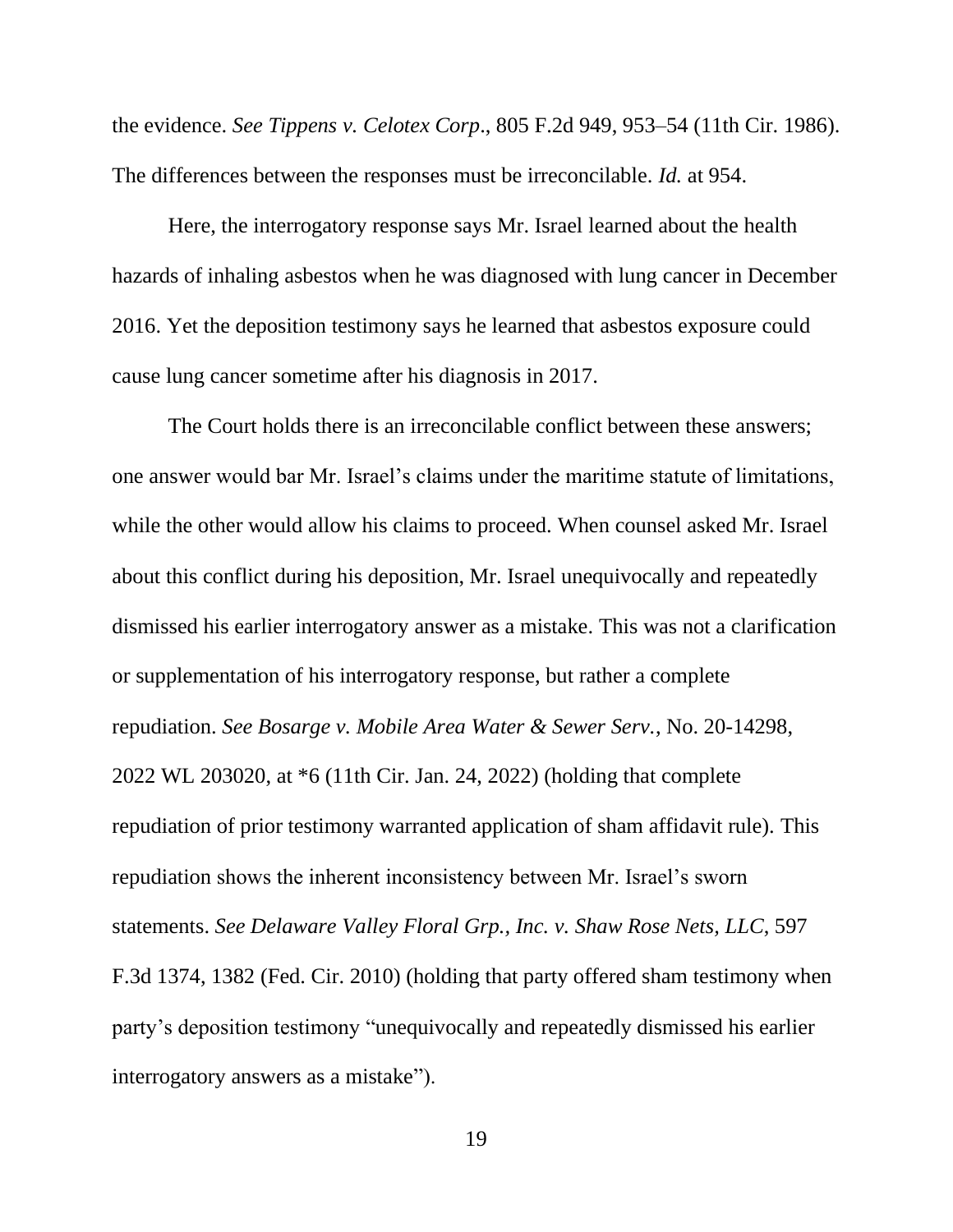To reconcile this inconsistency, Mr. Israel argues his interrogatory response addresses the date he learned asbestos was *generally* hazardous, rather than the date he learned it caused lung cancer. Dkt. 452 at 3. But this attempt at reconciliation fails for several reasons.

First, the interrogatory response states Mr. Israel first acquired knowledge about the health hazards of inhaling asbestos *when he was diagnosed with cancer*  in December 2016. This answer necessarily contemplates lung cancer as a health hazard of asbestos exposure. It strains credence to argue Mr. Israel learned about health hazards caused by asbestos exposure *except for lung cancer* at the very time a doctor diagnosed him with lung cancer.

Second, the interrogatory response was made in the context of a lawsuit seeking recompense for lung cancer. Although the interrogatory question asks when Mr. Israel learned about the "health hazards of inhaling asbestos"—without explicit reference to lung cancer—it belies common sense that Mr. Israel's interrogatory response would address health hazards *except for lung cancer* in a lawsuit all about lung cancer. This is especially germane considering Mr. Israel completed the interrogatories with the aid of counsel.

Finally, the remaining admissible evidence in this case—including the 1998 Complaint and medical reports from 2013 and 2014—comports with Mr. Israel's interrogatory response and rebuts Mr. Israel's deposition testimony. Acceptance of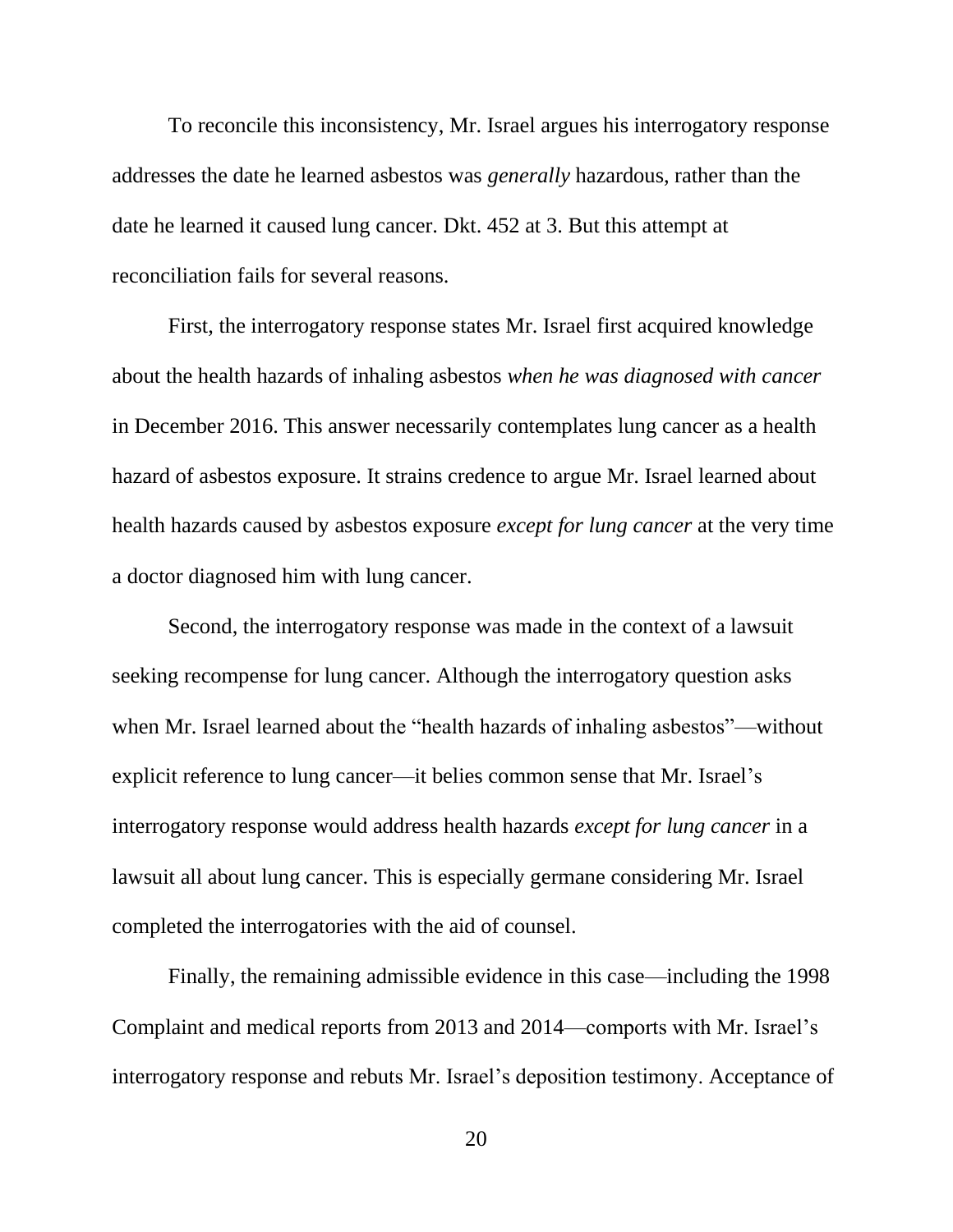Mr. Israel's unsubstantiated deposition testimony would require the Court to ignore decades of evidence showing Mr. Israel knew or should have known at the time of his December 2016 diagnosis that his lung cancer may have been caused by his prior exposure to asbestos. This stretches plausibility beyond the breaking point.

The Court will therefore disregard the portions of Mr. Israel's deposition testimony that contradict his interrogatory response. *See Bank of Ill.*, 75 F.3d at 1172 ("Disregarding, then, those portions of the depositions that contradict the [interrogatory response], the plaintiffs are left with no evidence [to avoid summary judgment]."). This is one of those rare cases where "a party's inconsistent and contradictory statements transcend credibility concerns and go to the heart of whether the party has raised genuine issues of material fact to be decided by a jury." *Rojas v. Roman Catholic Diocese of Rochester*, 660 F.3d 98, 106 (2d Cir. 2011); *see also Bentley v. AutoZoners, LLC*, 935 F.3d 76, 87 (2d Cir. 2019) (holding that plaintiff could not rely on deposition testimony to raise a genuine issue of fact when "that testimony is inescapably and unequivocally contradicted by her own sworn and written statements"). Where factual assertions in sworn testimony are in direct conflict with the party's earlier discovery responses and are not supported by other evidence, the Court may disregard those conflicting assertions. *Reisner v. Gen. Motors Corp*., 671 F.2d 91, 93 (2d Cir. 2001) (disregarding plaintiff's factual claims that contradicted earlier interrogatory

21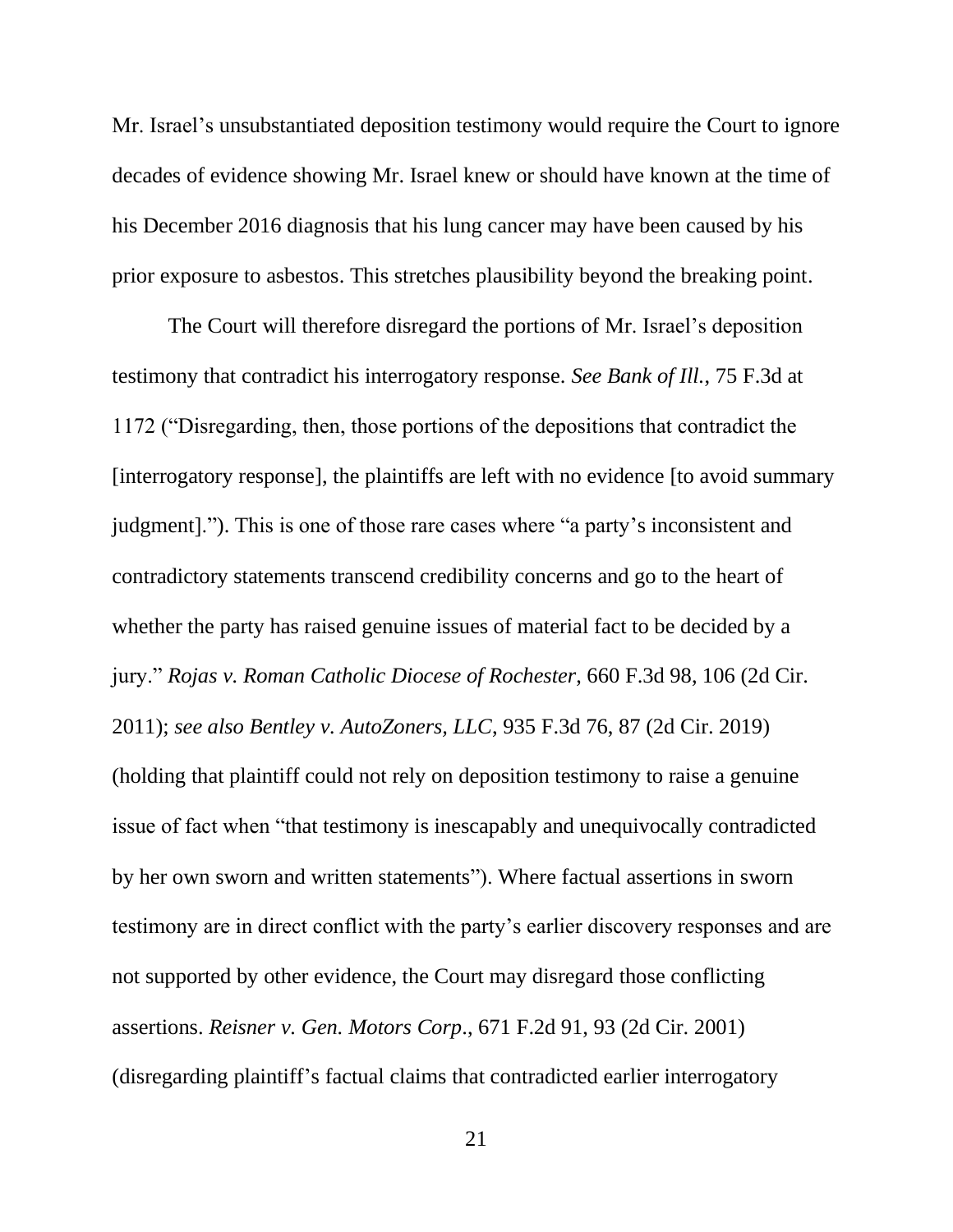responses). The Court does so here. Mr. Israel's unsupported and self-serving deposition testimony is insufficient to avoid summary judgment. *Angel Med. Ctr., Inc. v. Abernathy*, 1 F. App'x 217, 218 (4th Cir. 2001) (holding that bald and selfserving allegations that conflict with prior interrogatory responses are insufficient to avoid summary judgment).

# **4. Other Portions of Mr. Israel's Deposition Testimony**

The following exchange occurred during Mr. Israel's deposition:

- Q. And my understanding from the deposition testimony when your attorney was asking you questions is that you asked for a checkup after a friend of yours was diagnosed with mesothelioma. So you wanted to get checked out, and that is when you found out you had lung cancer. Is that correct?
- A. Yeah. That's what—that led to my concern. Other people were you know, that I had heard about *cancer* and mesothelioma. I was—yeah. I knew—mesothelioma is almost a hundred percent fatal. So, it got my attention. And in the procedure, the next appointment I had with my pulmonologist, I discussed it with him. And he said, 'Yes. We can do a precautionary CT scan.'

Dkt. 452-4 at 669–70 (emphasis added).

This testimony again shows Mr. Israel knew or should have known

before September 2017 that asbestos exposure could cause lung cancer. Mr.

Israel specifically states he sought medical advice from his pulmonologist

because he heard concerning stories about mesothelioma *and cancer*. This

concern prompted the pulmonologist to do a precautionary CT scan, which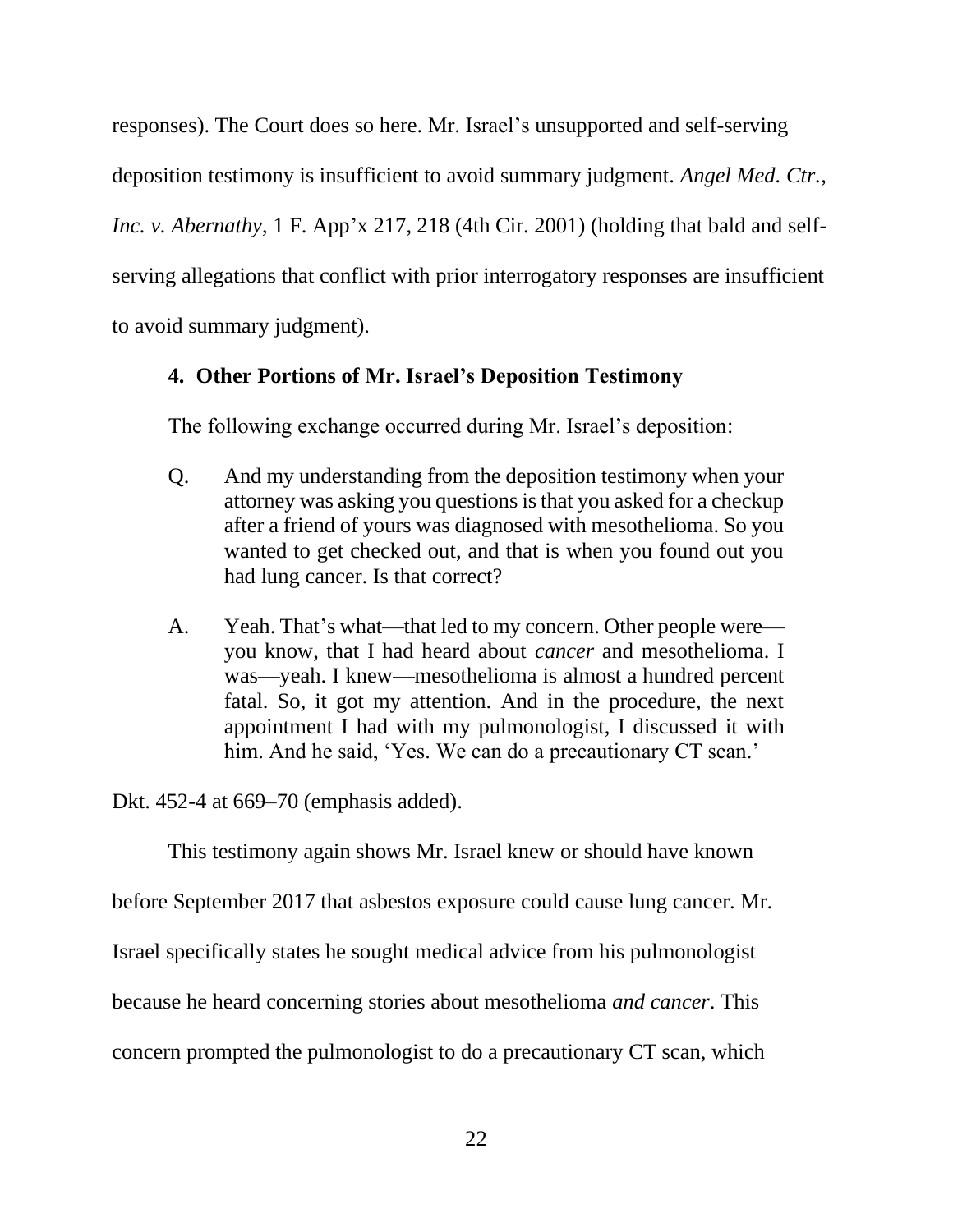eventually led to Mr. Israel's cancer diagnosis in December 2016.<sup>8</sup> By his own admission, Mr. Israel's concerns about developing asbestos-induced lung cancer caused him to seek precautionary screening in 2016.

## **5. Medical Records from 2017**

According to a medical report dated September 8, 2017, Mr. Israel hired an expert to review his medical history and diagnose the cause of his lung cancer. Dkt. 452-5. The expert stated: "Norman L. Israel suffers from interstitial and pleural disease and lung cancer caused by his exposure to asbestos while serving as a merchant mariner."<sup>9</sup> *Id*. According to Mr. Israel, this medical report is the only piece of evidence in this case that establishes "a firm earliest date on which Mr. Israel 'knew or should have known' the wrongful cause of his injury[.]"<sup>10</sup> Dkt. 452 at 4.

<sup>&</sup>lt;sup>8</sup> During his deposition, Mr. Israel could not remember the year he received the precautionary CT scan. Dkt. 452-4 at 670. However, Mr. Israel's counsel concedes that his medical records show he received the precautionary CT scan in 2016. Dkt. 452-1 at 7 n.1.

<sup>&</sup>lt;sup>9</sup> The Court notes that the expert's diagnosis links Mr. Israel's lung cancer to his time serving as a *merchant mariner*, as opposed to his time serving in the U.S. Navy. At issue in this case is Mr. Israel's alleged asbestos exposure while in the Navy.

 $10$  There is conflict between Mr. Israel's deposition testimony and his argument against summary judgment. During his deposition, when asked how he first learned asbestos exposure could cause lung cancer, Mr. Israel stated: "I know that I'm pretty sure the way I became aware of it, the causation, was when I started seeing ads for—law firms that were talking about that asbestos could be a cause for lung cancer." Dkt. 454-2 at 1079–80. In his summary judgment response, Mr. Israel argues he learned about the causal connection from the 2017 medical report.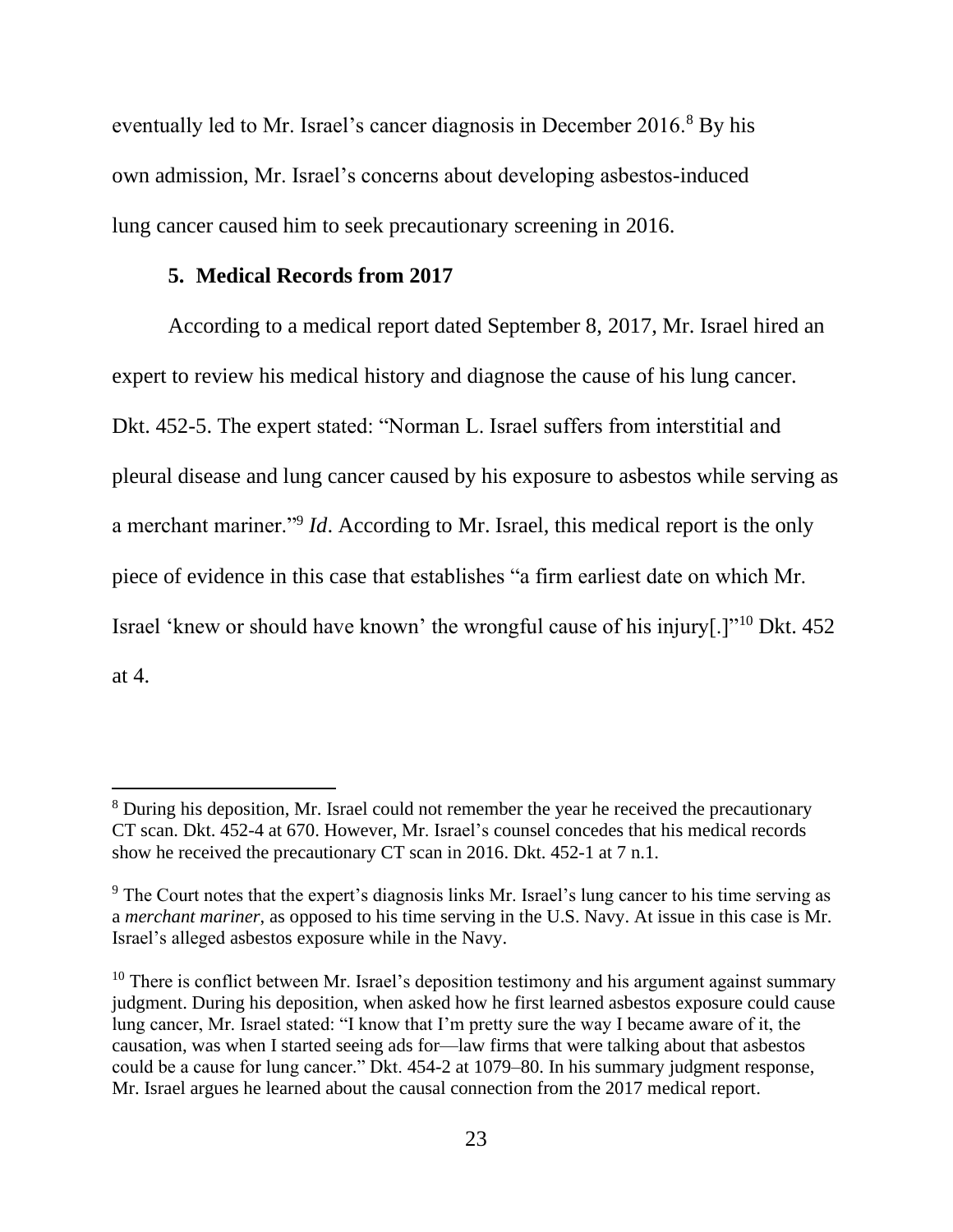Mr. Israel elides the "should have known" portion of the standard. Many of his arguments hinge on when he gained actual knowledge of the source of his cancer. *See id.* at 12 ("Contrary to Defendant's belief, it is well established that accrual occurs when a plaintiff *affirmatively* knows the *cause* of his injury.") (emphasis in original); *see also id.* at 8–9 ("Mr. Israel *did* timely file his claim within the 3-year statute of limitations period, as Mr. Israel 'knew' his lung cancer was wrongfully caused in 2017 at the earliest.") (emphasis in original). Mr. Israel misapplies the standard. The question is when Mr. Israel knew or *should have known* the source of his cancer. By its use of the disjunctive "or," the standard does not require actual knowledge of causation. *See Porterfield v. Ethicon, Inc.*, 183 F.3d 464, 467 (5th Cir. 1999) (stating that "[t]here is no requirement that [plaintiff] have actual knowledge of the particulars of the cause of action" and rejecting the plaintiff's theory that she could not have reasonably discovered her cause of action until surgeons validated her theory of injury and its cause). The Court therefore rejects Mr. Israel's assertion that the statute of limitations could not begin accruing until his retained expert physician explicitly stated that asbestos exposure caused his cancer.

When reviewing all admissible evidence in the record, it is clear this 2017 report confirmed what Mr. Israel already knew or should have known for several years: that his prior exposure to asbestos could cause him to develop lung cancer.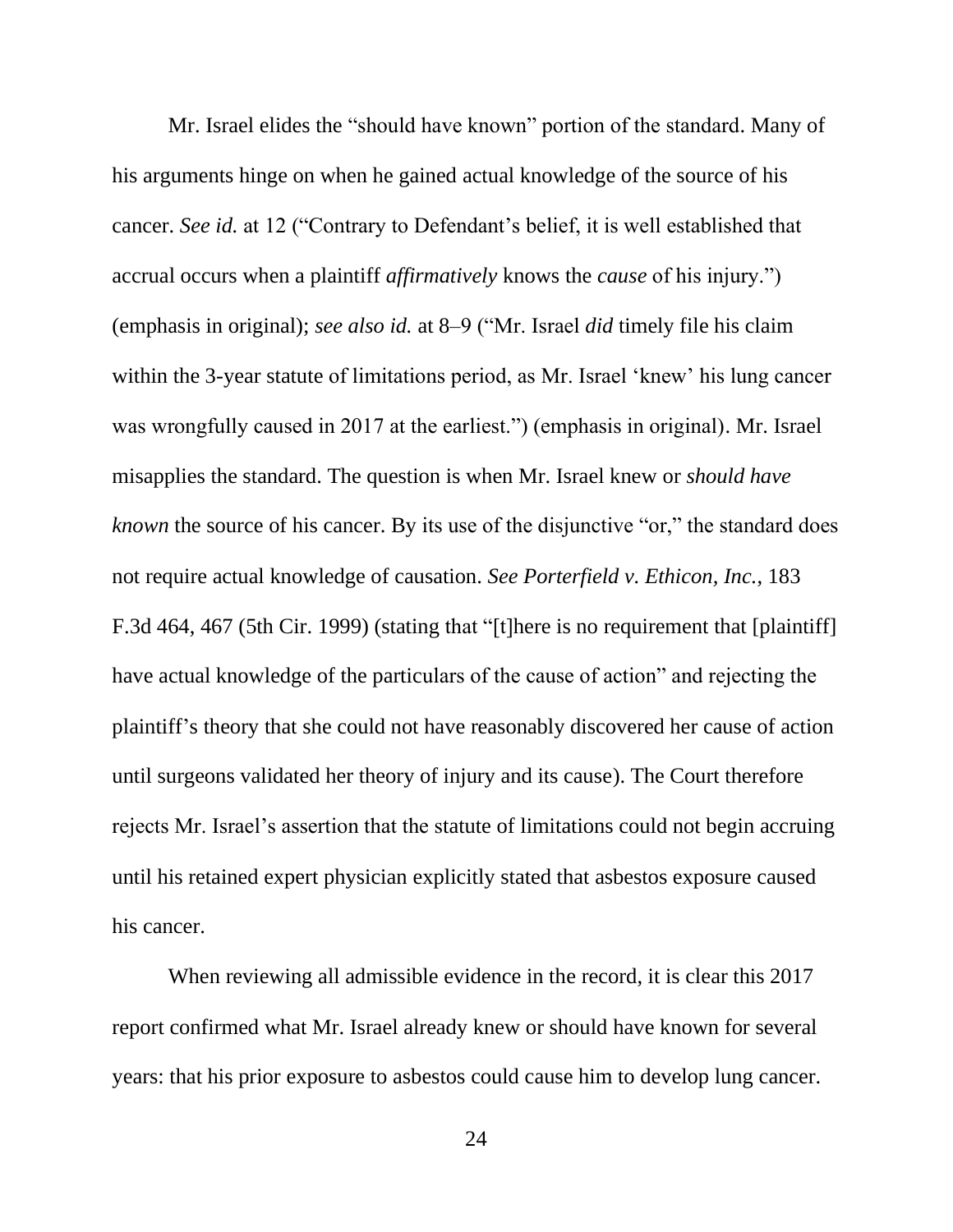Although Mr. Israel now argues his doctors never "discussed asbestos' carcinogenicity" with him before the September 2017 report, Dkt. 452 at 2, the record shows this is untrue. Mr. Israel's doctor told him several years earlier that any future diagnosis of lung cancer may be caused by his prior asbestos exposure. This defeats Mr. Israel's unsupported and self-serving argument that he could not have known the cause of his cancer until the 2017 report. *See Dolling*, 83 F. Supp. 2d at 849–50.

#### **6. Concluding Remarks**

The inquiry here is "whether the evidence presents a sufficient disagreement to require submission to the jury or whether it is so one-sided that one party must prevail as a matter of law." *Anderson*, 477 U.S. at 251–52. Conclusory arguments that lack specific supporting facts have no probative value and will not create an issue of fact. *Evers v. Gen. Motors Corp*., 770 F.2d 984, 986 (11th Cir. 1985). "For factual issues to be considered genuine, they must have a real basis in the record." *Mann v. Taser Int'l, Inc*., 588 F.3d 1291, 1303 (11th Cir. 2009) (quoting *Hairston v. Gainesville Sun Publ'g Co*., 9 F.3d 913, 919 (11th Cir. 1993)).

Here, the only basis for Mr. Israel's position is self-serving and unsubstantiated sham deposition testimony. All other evidence—including the 1998 Complaint, medical records from 2013 and 2014, Mr. Israel's own interrogatory response, and other portions of Mr. Israel's deposition testimony—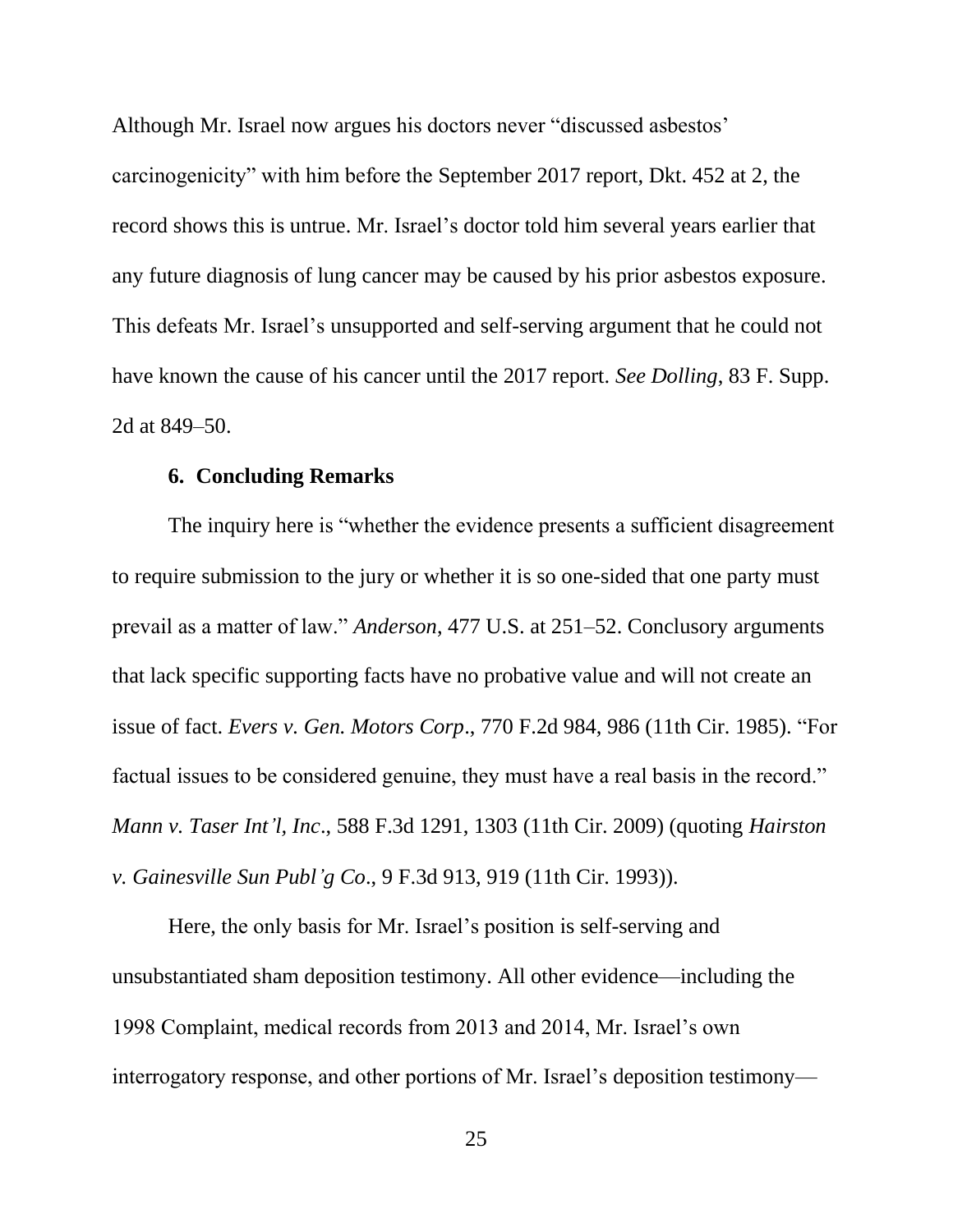shows that Mr. Israel knew or should have known at the time of his December 2016 diagnosis that his lung cancer may have been caused by his prior asbestos exposure.<sup>11</sup> Even viewing the evidence in the light most favorable to Mr. Israel—as the Court must at this stage—there is not a sufficient disagreement that requires submission of the statute of limitations issue to a jury. *Anderson*, 477 U.S. at 251– 52. The Court holds that no reasonable juror could find otherwise.

Mr. Israel's cause of action began to accrue starting on at least December 21, 2016—when the injury was discovered and the cause of the injury was discoverable (*i.e*., Plaintiff knew or should have known a cause of his injury). Because Mr. Israel filed his lawsuit on July 30, 2020—more than three years after this accrual date—his claims are barred by the three-year statute of limitations under maritime law. Defendant John Crane's Motion for Summary Judgment is therefore granted.

#### **CONCLUSION**

The Court **GRANTS** Defendant John Crane's Motion for Summary Judgment, Dkt. 434. The clerk is directed to enter judgment accordingly.

**DONE AND ORDERED** at Tampa, Florida, on April 27, 2022.

<sup>11</sup> *See Dolling*, 83 F. Supp. 2d at 847–48 (holding that the maritime statute of limitations barred plaintiff's claims because there was no genuine dispute of material fact that plaintiff knew the alleged cause of his medical condition more than three years before filing suit); *see also McCain v. CSX Transp., Inc.*, 708 F. Supp. 2d 494, 500 (E.D. Pa. 2010) (same).